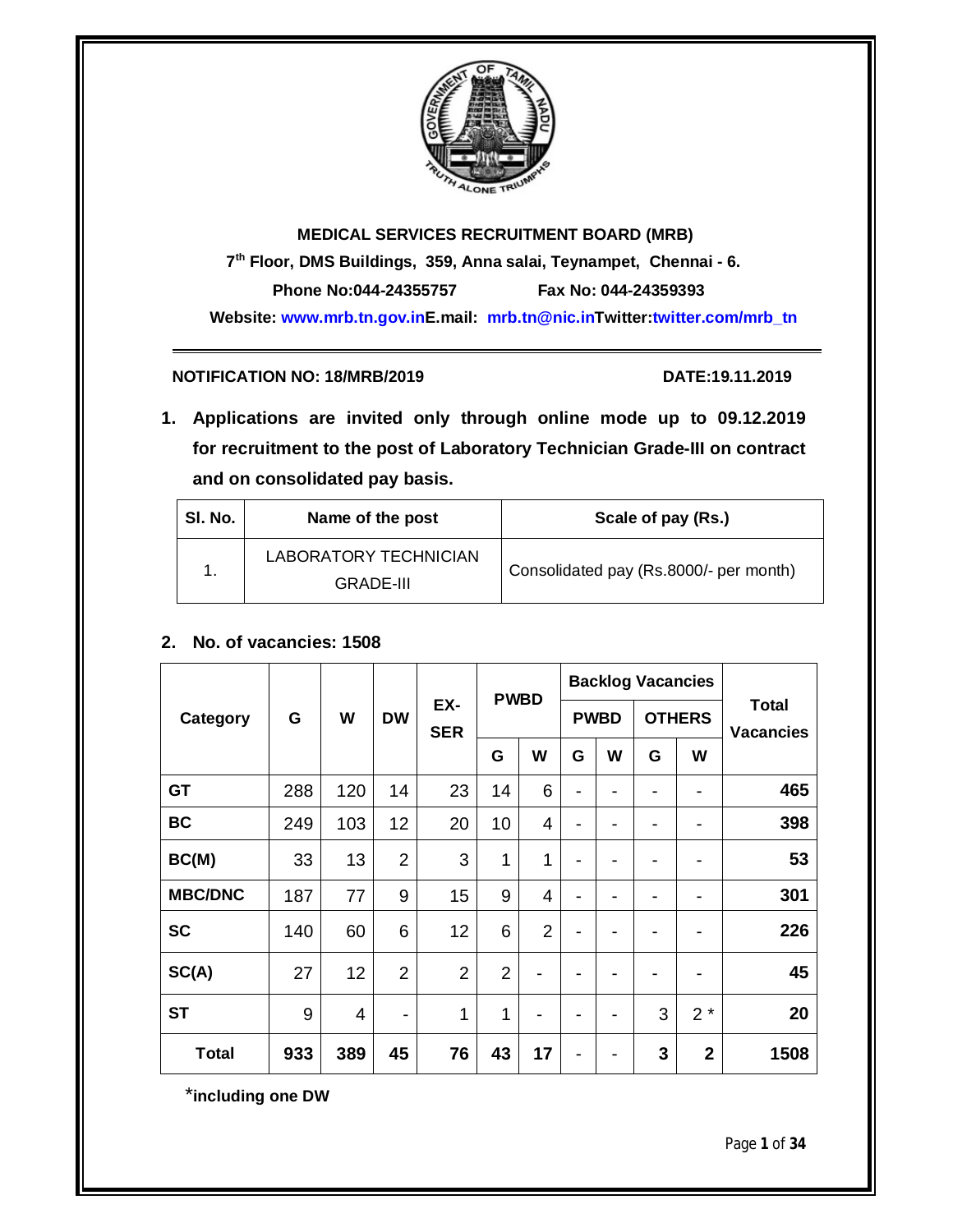| <b>Abbreviation</b> | <b>Detail</b>                                  |
|---------------------|------------------------------------------------|
| <b>BC</b>           | <b>Backward Classes</b>                        |
| BC(M)               | <b>Backward Classes (Muslims)</b>              |
| <b>PWBD</b>         | Person With Bench mark Disability              |
| <b>DW</b>           | <b>Destitute Widow</b>                         |
| Ex-Ser              | Ex-Servicemen                                  |
| G                   | General                                        |
| GT                  | <b>General Turn</b>                            |
| MBC / DNC           | Most Backward Classes / Denotified Communities |
| <b>SC</b>           | <b>Scheduled Castes</b>                        |
| <b>SCA</b>          | <b>Scheduled Castes (Arunthathiyars)</b>       |
| <b>ST</b>           | <b>Scheduled Tribes</b>                        |
| W                   | Women                                          |

| <b>3. IMPORTANT DATES:</b>                                                        |            |
|-----------------------------------------------------------------------------------|------------|
| Date of Notification                                                              | 19.11.2019 |
| Last date for submission of Application (Online<br>Registration & Online payment) | 09.12.2019 |
| Last date for offline payment of fee through Indian Bank                          | 11.12.2019 |

# **4. PAY: Consolidated Pay**

Consolidated pay of Rs. 8000/-per month.

The recruitees will be absorbed into the regular time scale of pay to the vacancies in the Primary Health Centres (PHC's) under the Public Health and Preventive Medicine Department, after completion of a minimum period of two (2) years of service

Page **2** of **34**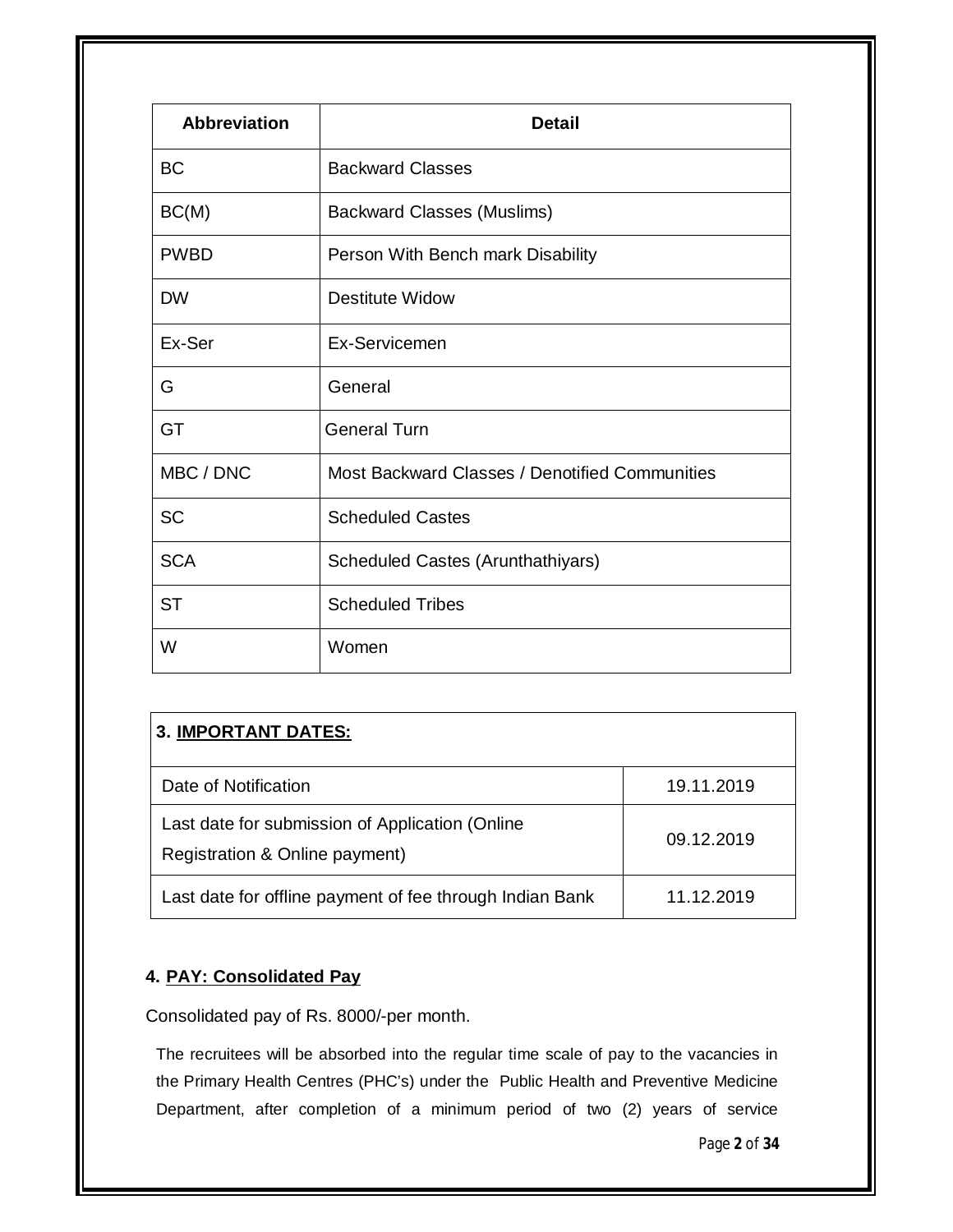(excluding leave period) on consolidated pay, subject to availability of regular vacancies(strictly based on seniority and eligibility).

If there is no vacancy even after the completion of two years, they will continue to be on consolidated pay, till such time vacancy arises in PHC's. If an individual is moved to the regular scale of pay post, before completion of two(2) years, to a PHC, the individual would be paid consolidated pay only,till the completion of prescribed period of two(2) years (excluding leave period, if any).

# **5. RESERVATION AND RELATED INFORMATION:**

| a)             | The number of vacancies advertised is only an indicative number and is liable for        |
|----------------|------------------------------------------------------------------------------------------|
|                | change (increaseor decrease) with reference to vacancy position at any time              |
|                | before finalisation of selection for appointment.                                        |
| b)             | The rule of reservation is applicable as per the rules in force. Detailed instructions   |
|                | with regard to reservation can be seen in Annexure-2 of this notification.               |
| $\mathsf{c}$ ) | Separate reservation of 3.5% within the 30% reservation available for Backward           |
|                | Classes is applicable only to Backward Class Muslims (BCMs). All the concessions         |
|                | / relaxations / benefits applicable to BC candidates are applicable to BC Muslim         |
|                | candidates as well.                                                                      |
| d)             | The expression B.C (i.e. Backward Class) wherever it occurs including online             |
|                | application form, should be read as "B.C. (other than BCM) and B.C. (Muslims)",          |
|                | [BCMs denotes Backward Class Muslims].                                                   |
| e)             | <b>Reservation for Destitute Widow:-</b>                                                 |
|                |                                                                                          |
|                | i.<br>In the case of direct recruitment to the posts with Grade Pay which does not       |
|                | exceed Rs.2,800/-, ten per cent of vacancies out of thirty percent vacancies set         |
|                | apart for women shall be set apart for destitute widow's and the first vacancy in        |
|                | every ten vacancies set apart for women in each category namely the General              |
|                | Turn, Backward Class Muslims, Backward Classes, Most Backward Classes /                  |
|                | Denotified Communities, Scheduled Castes or Scheduled Tribes shall be set                |
|                | apart for destitute widows. If no qualified and suitable destitute widow is              |
|                | available, the turn so set apart for destitute widow shall go to the women (other        |
|                | than destitute widow) belonging to respective category.                                  |
|                | ii.<br>Every candidate claiming to be a "destitute widow" shall produce a certificate in |
|                | the format given in Annexure 9 to this notification from the Revenue                     |
|                | Divisional Officer or the Assistant Collector or the Sub-Collector concerned.            |

Page **3** of **34**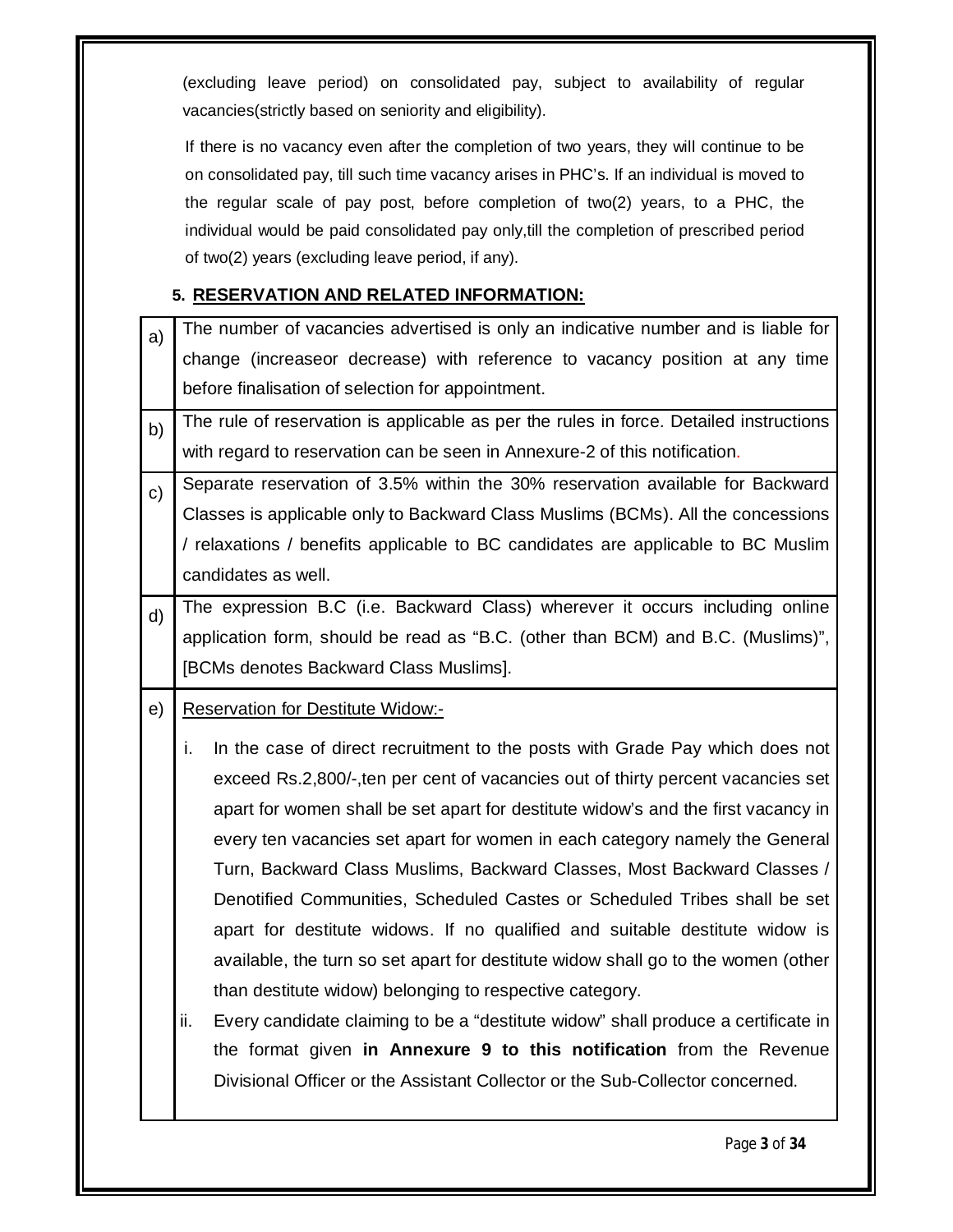# f) Reservation for differently abled:-

Provisions of Tamil Nadu Government Servant (Conditions of Service) amendment Act 2017(Act 30 of 2017) will be applicable.

4% of the posts are reserved for Differently Abled candidates (Orthopaedically physically handicapped locomotory disability of the lower limbs should be between 40% and 70%) as per G.O.(Ms).No.3, Health and Family Welfare (C2) Department dated: 06.01.2016 and G.O.(Ms.)No.21, Welfare of Differently Abled Persons (DAP-3.2) Department, dated 30.05.2017. Such candidates have to produce a certificate of physical fitness from the Medical Board (as in Annexure 7A / 7B of this notification).Certificate should be obtained from the Medical Board of a Medical college / District Head Quarters Hospital.

# **6 A. AGE (as on 01.07.2019):**

| SI. No. | <b>Category</b>          | <b>Minimum Age</b><br>(shouldhave<br>completed)<br>(in years) | <b>Maximum Age</b><br>(in years) |           |
|---------|--------------------------|---------------------------------------------------------------|----------------------------------|-----------|
|         | For all categories       | 18                                                            | SC/ST/SCA/BC/BCM/MBC&DNC         | <b>OC</b> |
| a.      |                          |                                                               | 57                               | 30        |
| b.      | Differently Abled Person | 18                                                            | 57                               | 40        |
| C.      | Ex-Service men           | 18                                                            | 57                               | 48        |
| d.      | Destitute Widow          | 18                                                            | 57                               | 57        |

**Note:**

- 1. Sub-Section 8 of Section 20 of the Tamil Nadu Government Servants (Conditions of Service) Act- 2016 shall be applicable to this recruitment.
- 2. Applicants not belonging to SCs, SC(A)s, STs, MBC&DNCs, BCs, BC(M)s who have put in 5 years or more of service in the State/Central Government are not eligible to apply even if they are within the age limit**.**

Page **4** of **34**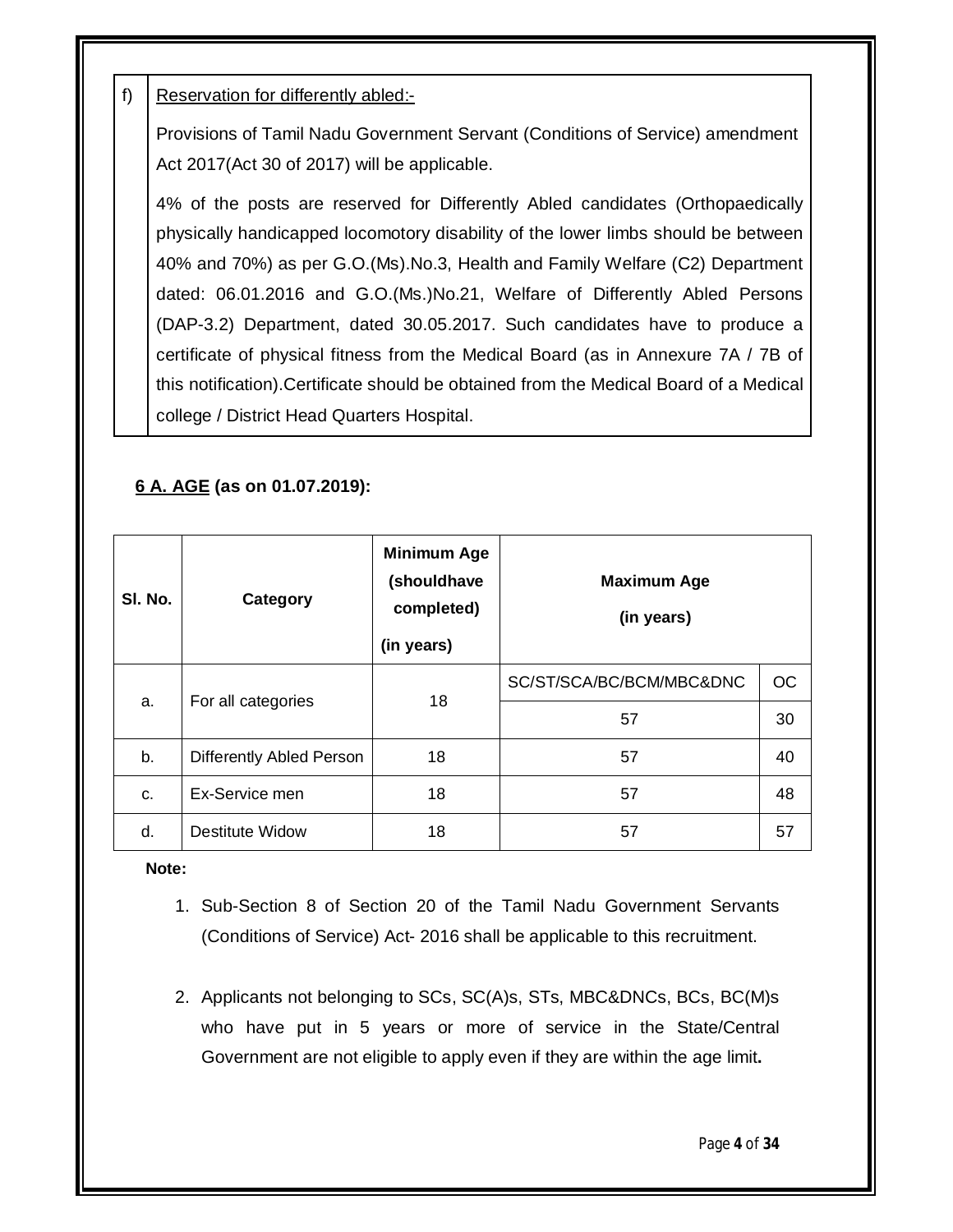#### **Age concession for Ex-servicemen:-**

" Notwithstanding anything contained in the Act or in the special rules for the various State and Subordinate Services, an ex – serviceman who has not completed forty eight years of age , if he does not belong to Scheduled Caste or Scheduled Tribe or Backward class or Most Backward Class or Denotified Community and fifty three years, if he belongs to Scheduled Caste or Scheduled Tribe or Backward Class or Most Backward Class or Denotified Community on the 1st July of the year in which the selection for appointment is made, but is otherwise qualified and whose name is suggested by a local Employment Exchange for appointment to a vacancy under the Government notified to it shall be eligible for such appointment."

" Persons serving in the Armed Forces shall be eligible to apply for posts under the Government if they are due to Complete the specified term of their engagement in the Armed forces within one year from the last date prescribed by the appropriate authority for receipt of the application in respect of a particular recruitment. All such candidates while making their applications shall submit a self undertaking and a form of certificate from their Commanding Officer in the format given in Annexure – 8 of this notification. " [Section 63 of Tamil Nadu Government Servants (Conditions of Service) Act - 2016] Age concession for Differently abled candidates:- Eligible Differently Abled candidates can avail age concession up to ten years over and above the age limits prescribed for the appointment to post by direct recruitment.

[Section 63 of Tamil Nadu Government Servants (Conditions of Service) Act - 2016]

#### **Age concession for Differently abledcandidates:-**

Eligible Differently Abled candidates can avail age concession up to ten years over and above the age limits prescribed for the appointment to post by direct recruitment.

[Section 64 of Tamil Nadu Government Servants (Conditions of Service) Act – 2016]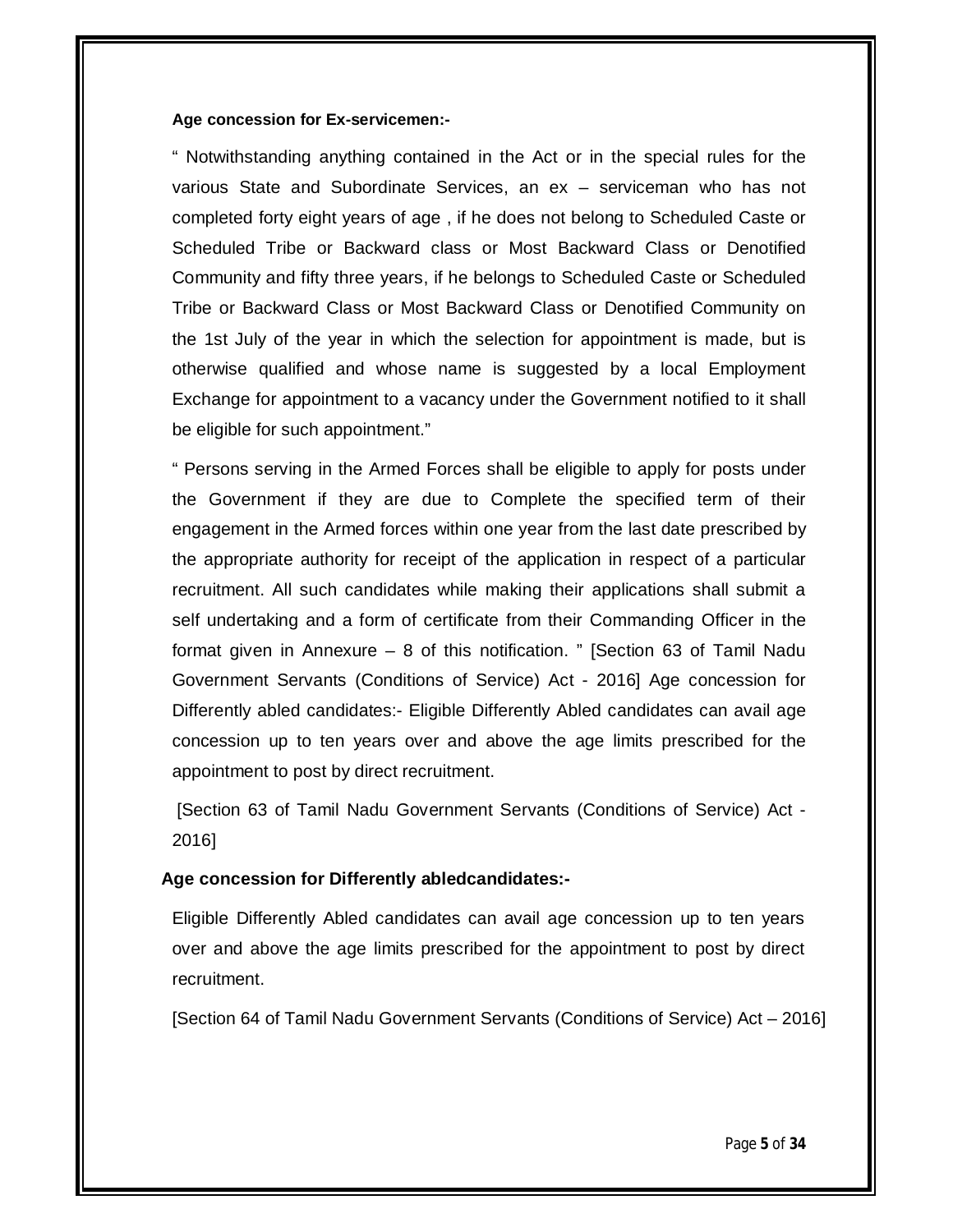# **6B. EDUCATIONAL QUALIFICATION:**

Candidate shall possess the following qualification on the date of this notificationviz*.***19.11.2019**

| SI.No. | Name of the<br>post                                        | Qualification                                                                                                                                                               |
|--------|------------------------------------------------------------|-----------------------------------------------------------------------------------------------------------------------------------------------------------------------------|
|        |                                                            | <i>i.</i> Must have passed plus-two Examination.                                                                                                                            |
| 1.     | <b>LABORATORY</b><br><b>TECHNICIAN</b><br><b>GRADE-III</b> | possess, certificate in Medical<br>ii. Must<br>Lab<br>TechnologyCourse (oneyearduration) undergone in<br>any institution recognized by the Directorof Medical<br>Education. |
|        |                                                            | iii. Must have a good physique, good vision and<br>capacity to do outdoor work.                                                                                             |

# **6C. CONDITIONS AND QUALIFICATION:**

- i. The claims of the candidates with regard to the date of birth, educational/technical qualifications, equivalence qualification, status of disability, status of Ex-Service persons, community and related details etc. are accepted only on the information furnished by them in their on-line application, without physical verification of their claims. Their candidature therefore will be provisional and subject to the Board satisfying itself, about their age, educational/technical qualifications, equivalence qualification, status of disability, status of Ex-Service persons, community and related details etc. through a physical verification process. The candidature is therefore, provisional at all stages and the Board reserves the right to reject any candidature at any stage, even after the selection has been made.
- ii. If a candidate claims equivalent qualification, the onus of providing the same rests with the candidate.
- iii. Persons with required qualification whether registered in employment exchange or otherwise are eligible to apply.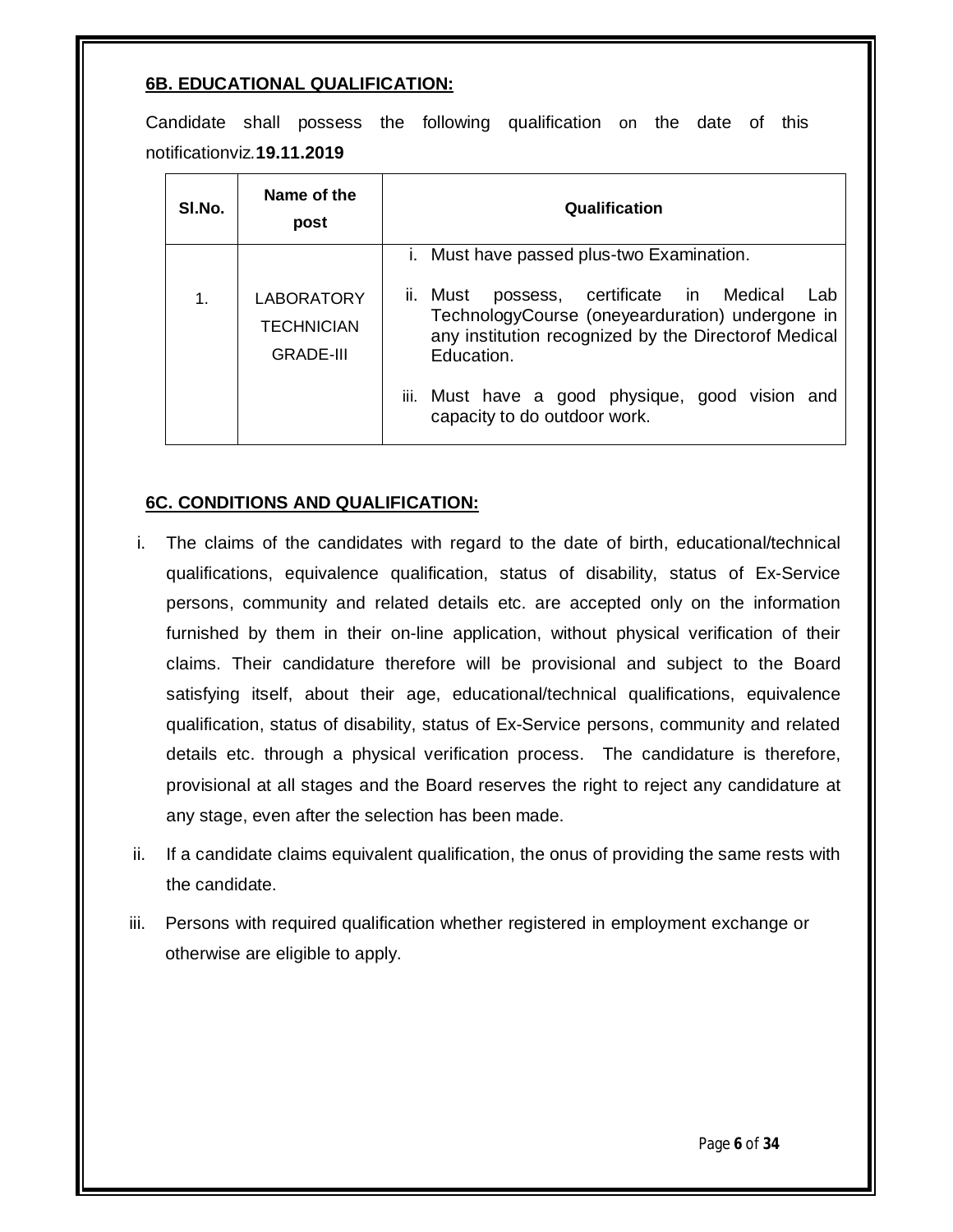# **7. PROCEDURE OF SELECTION:**

**7a.** Selection will be made based on the marks scored by the candidates in their academic and technical qualification(s) and other conditions for the post of **Laboratory TechnicianGrade-III** duly following the rules of reservation and communal rotation issued by the Government of Tamil Nadu. There will be no oral test (Interview) for the post.

| <b>Educational qualification</b>                                             | <b>Weightage for marks</b> |       |                    |  |
|------------------------------------------------------------------------------|----------------------------|-------|--------------------|--|
| required for the post as                                                     | <b>Certificate</b>         | HSC/  | <b>SSLC / 10th</b> |  |
| per the Special Rules                                                        | (CMLT – One year)          | P.U.C |                    |  |
| certificate in Medical Lab<br>Technology<br>Course<br>(one<br>year duration) | 50%                        | 30%   | <b>20%</b>         |  |

**Note:**

Wherever the basic essential qualification for a technical post is a Diploma / certificate and admission to such a programme has been changed from SSLC to HSC, in all such cases the weightage will be restricted to marks obtained in SSLC and the technical Diploma / certificate.

In case marks are not specifically awarded for any batch of the CMLT (one year) course, then selection for all will be based on the marks scored by the applicants in SSLC and HSC / PUC examinations only.

**7b.**The selection will be made for the **Laboratory Technician Grade-III**post, duly following the relevant rules of reservation and communal rotation of Government of Tamil Nadu.

# **8. FEE AND SERVICE CHARGES:**

| SC/SCA/ ST /DAP(PH)/DW | Rs. 300/- | <b>Dthers</b> | Rs. 600/- |
|------------------------|-----------|---------------|-----------|
|------------------------|-----------|---------------|-----------|

The details regarding on-line/off-line remittance can be seen in Annexure-1.

On-line applications once registered / completed will not be allowed to be withdrawn and / or the fee paid towards the registration / application will not be refunded / adjusted for any reason.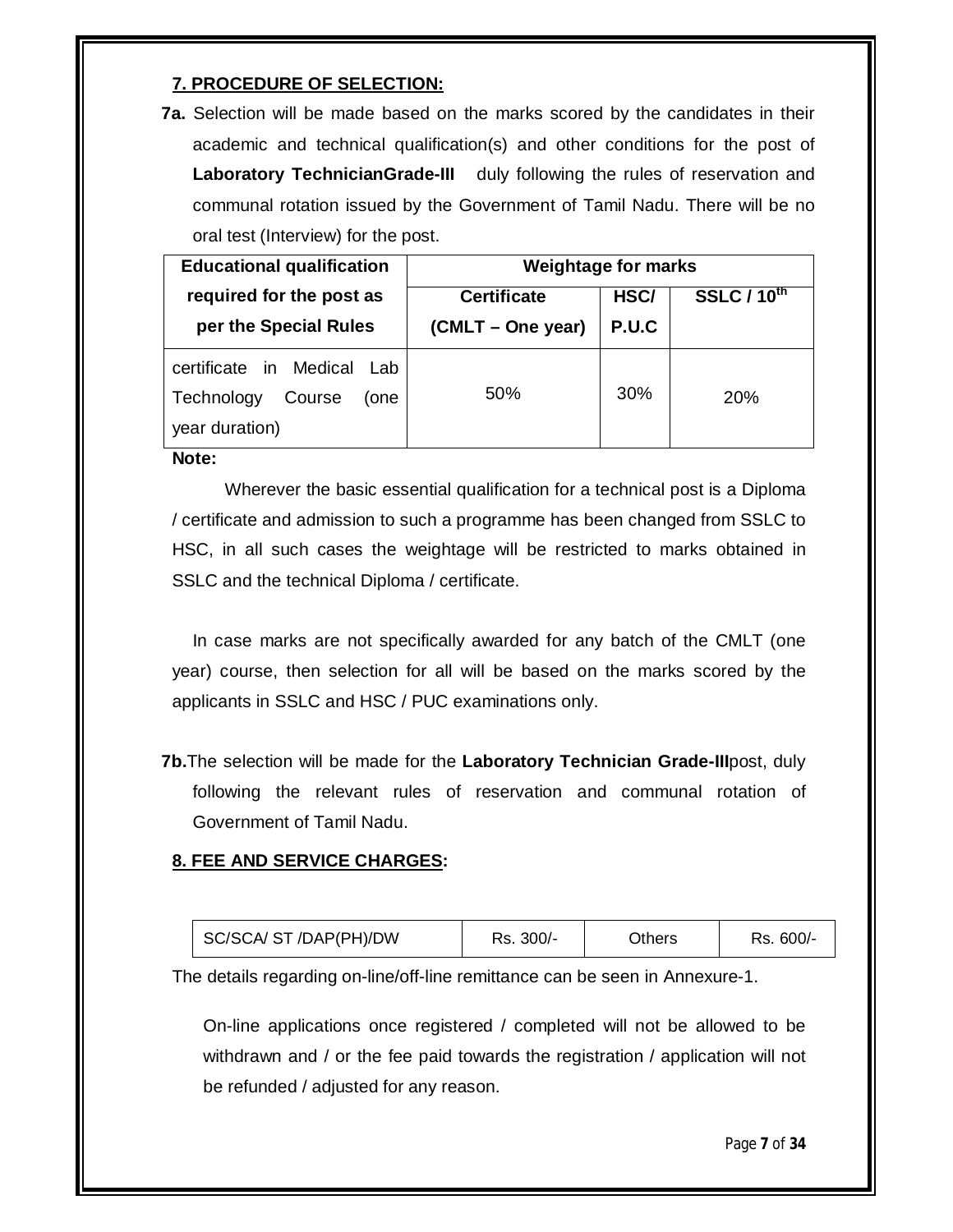## **9. ON-LINE REGISTRATION:**

- a. Interested and eligible candidates are to visit the Medical Services Recruitment Board's website **www.mrb.tn.gov.in**and familiarize themselves with the detailed notification.
- b. On the Home Page, click "Online Registration" to open up the On-Line Application Form.
- c. Select the name of the post of **Laboratory Technician Grade-III**
- d. All the required particulars be entered without skipping any field.
- e. **Mobile number and e-mail ID are mandatory; you are also requested to provide alternate secondary Mobile No., Landline number as well. All communication from MRB will be sent only to the registered primary mobile number by SMS and to the registered e-mail ID only and by no other means**.
- f. Candidates are required to upload their scanned copy of colour photograph, scanned copy of signature as per the specifications given in the Guidelines for Scanning and Upload of Photograph and Signature. An online application is incomplete without the Photograph and Signature upload.





Page **8** of **34**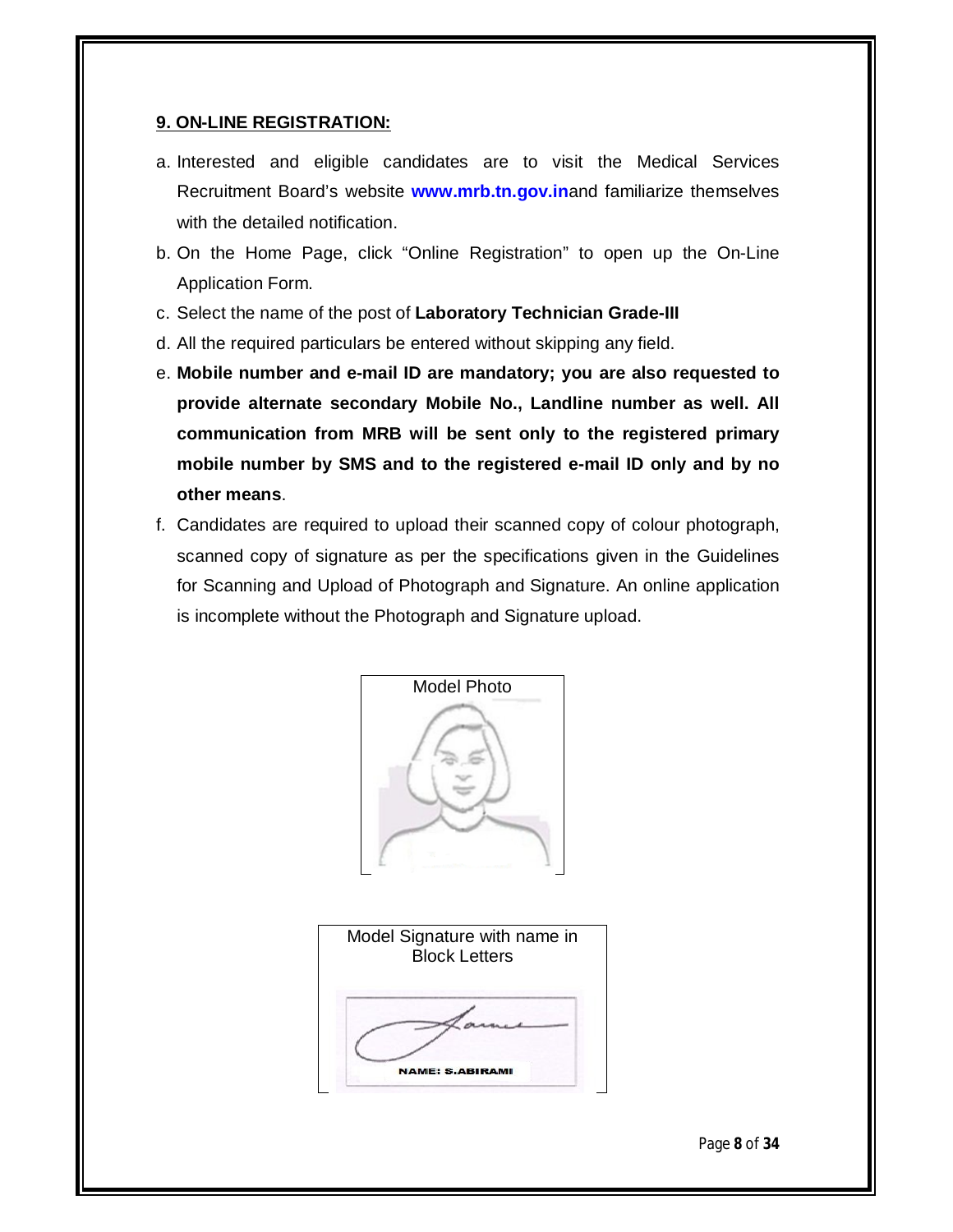- g. **The candidates need to apply only in online mode**. They shall not send copies of certificates / printed application to MRB. In the online application, candidates need to furnish the details such as: Community Certificate number; Issuing Authority; Date of issue, in support of the claims made with regard to community failing which the application will not be considered.
- h. Candidates need to verify their eligibility for the post before submitting their online application. If a candidate furnished wrong information, action will be taken by MRB to debar such candidate from the future exams/recruitment, apart from other legal actions.

Please read the instructions on "How to Apply On-line" in Annexure-1.

#### **10. COMMUNICATION WITH THE MRB:**

- i. Any communication intended for the Board must be made in writing and addressed only to the Medical Services Recruitment Board, 7<sup>th</sup> floor, 359, Anna Salai, Teynampet, Chennai 600 006.
- ii. If a reply is sought, it must be accompanied by an envelope affixed with sufficient postage stamps with the address to which the reply is to be sent.
- iii. Communications seeking reasons for non-selection and other qualifications will receive no attention.Requests for furnishing causes of failure (non-selection) will not be complied with.
- iv. The Board will receive communication only from candidates. Communication in the name of pleader or agent will not be entertained.
- v. Details of provisionally selected candidates will be hosted in the Board's website **www.mrb.tn.gov.in**.
- vi. Latest news will be updated first in the official Twitter account of MRB in www.twitter.com/mrb\_tn
- vii. After the selection is made by the Board, the Appointment and postings of **Laboratory Technician Grade-III**onconsolidated pay will be made by the Directorate of Public Health and Preventive Medicine, Chennai-6.

Page **9** of **34**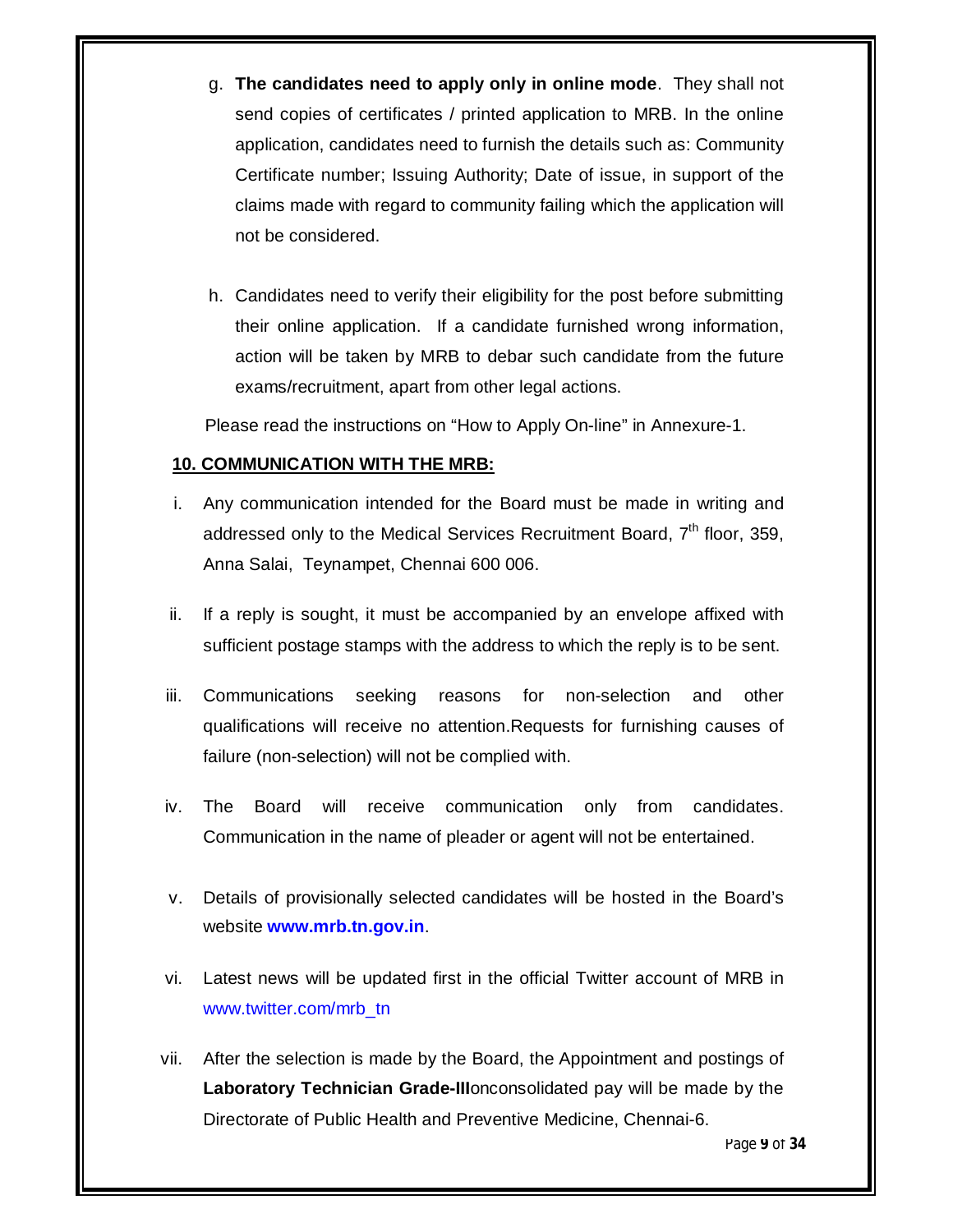viii. Any claim relating to the selection should be received within 30 days from the date of announcement of results. Claims received thereafter will not be considered.

#### **11. CERTIFICATE OF PHYSICAL FITNESS:**

Candidates provisionally selected for appointment to the posts will be required to produce a certificate of physical fitness including Vision Certificate in the prescribed form.

## **12. SPECIAL INSTRUCTIONS:**

All the candidates wishing to apply shall abide by / agree to the following undertaking and declaration in the on-line application form. In addition, candidates who are called for certificate verification shall also submit the following undertaking and declaration.

## **A. UNDERTAKING BY THE CANDIDATE**

- i) In the event of selection, the candidate shall be willingto serve in Government in any Medical Institution of the State.
- ii) Successful candidate shall join duty within the stipulated time from the date of receipt of appointment orders as instructed by the appointing authorities and shall not claim extension of joining time citing that she is undergoing higher studies or for any other reason. He/ she shall abide by the condition that her name will be removed from the approved list without assigning any reasons therefor, if she fails to join duty within the stipulated time.
- iii) He/she shall abide by the condition that if he/she is selected and appointed as **Laboratory Technician Grade-III**, after joining duty, he / she shall not be permitted to undergo any course within the period of two years excluding the period of leave.
- iv) If the candidate is under any contractual obligation, to serve under any State Government / Local Bodies / Private Institutions he/she must produce a 'No Objection Certificate' from the Appointing Authority concerned.

(Signature of the candidate)

Page **10** of **34**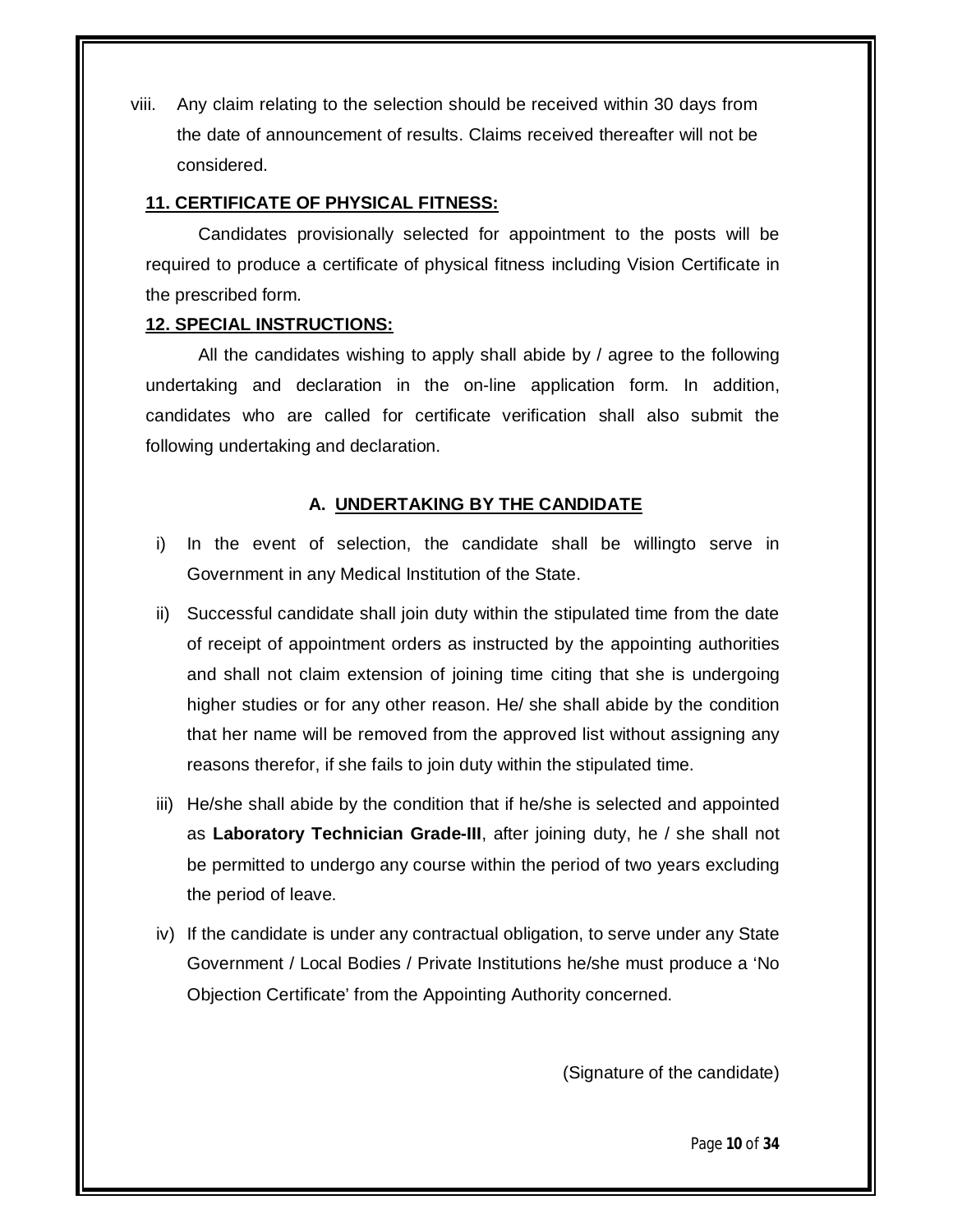## **B. DECLARATION BY THE CANDIDATE**

- I. I hereby declare that all the particulars furnished in this application are true, correct and complete to the best of my knowledge and **belief.** In the event of any information being found false or incorrect or ineligibility being detected before or after the selection, action can be taken against me by the MRB.
- II. I hereby declare that I will not be a party to any kind of canvassing on my behalf.
- III. I further declare that I fulfill all the eligibility conditions prescribed for admission to this post.
- IV. I have informed my employer in writing that I am applying for this post and furnish the NOC for this purpose (if applicable).
- V. I have gone through the instructions etc. to candidates and the Board's Notification for this recruitment before filling up the application form.
- VI. I declare that I possess the Medical Standards prescribed for the post(s) which I am now applying.
- VII. I certify that I have not been debarred / disqualified by the Board or any other recruitment agency.
- VIII. I am not a dismissed Government Employee.

.

- IX. There is no criminal case/Vigilance Case filed against me in any Police Station / Court.
- X. I hereby declare that my character/antecedents are suitable for appointment to this post.
- XI. I declare that I do not have more than one living spouse / I am unmarried.

(Signature of the candidate)

**13. Candidates are advised to read and familiarize themselves with this detailed notification before filling online application in www.mrb.tn.gov.in**

 **Member Secretary**

Page **11** of **34**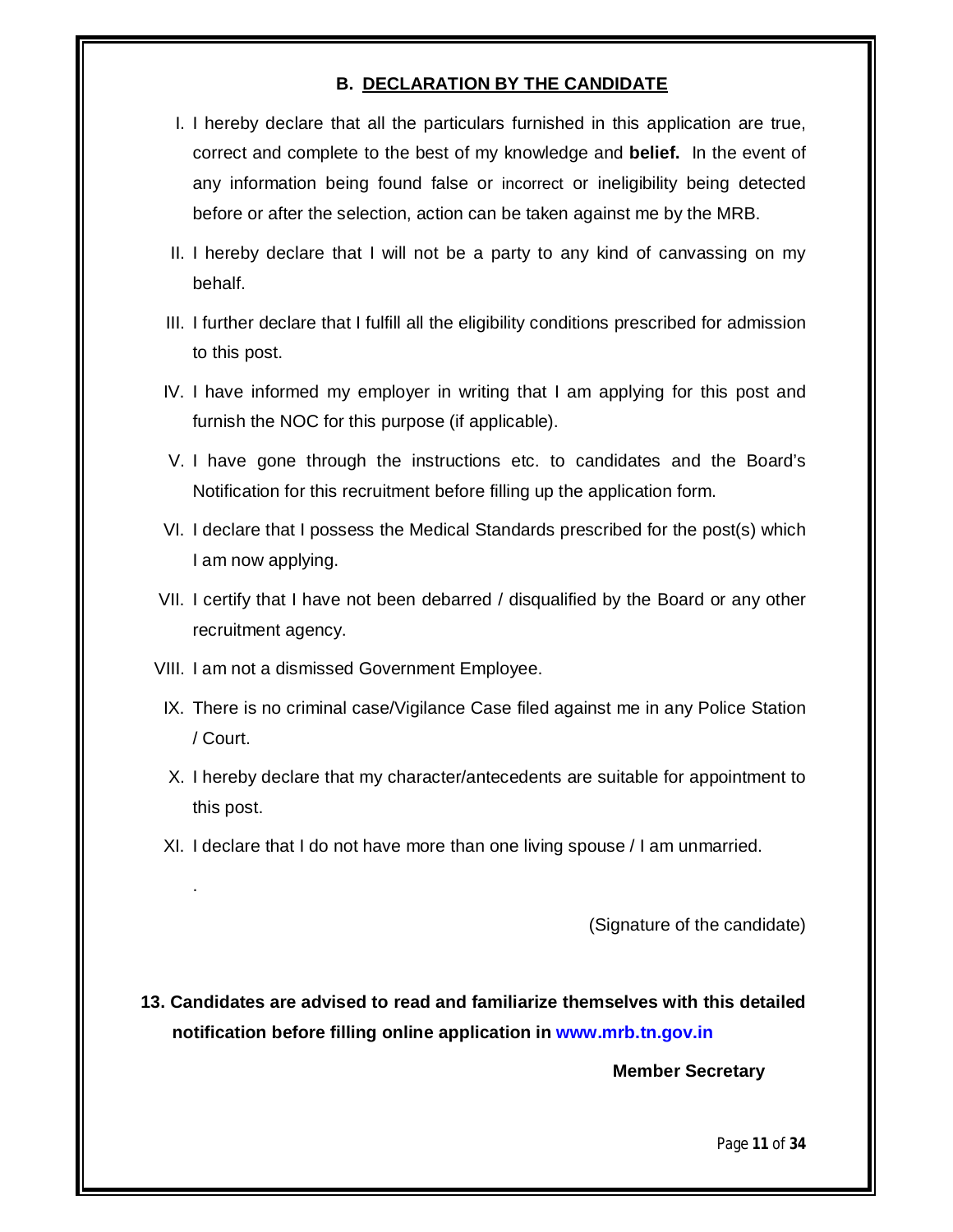# **Medical Services Recruitment Board**

# **DETAILED INSTRUCTIONS IN ANNEXURE**

| Annexure<br>No. | Detail                                                                              |  |
|-----------------|-------------------------------------------------------------------------------------|--|
|                 |                                                                                     |  |
| 1               | <b>How to Apply On-line?</b>                                                        |  |
| $\overline{2}$  | Reservation.                                                                        |  |
| 3               | List of Documents to be produced at the time of<br><b>Certificate Verification.</b> |  |
| 4               | Disqualification / Debarment.                                                       |  |
| 5               | No Objection Certificate.                                                           |  |
| 6               | Scale of Pay, Joining Time, etc.                                                    |  |
| $\overline{7}$  | <b>Medical Certificates for Orthopaedically Physically</b><br>disabled.             |  |
| 8               | Form of undertaking to be furnished by the<br>Ex-Servicemen.                        |  |
| 9               | <b>Certificate of concession for Destitute Widow.</b>                               |  |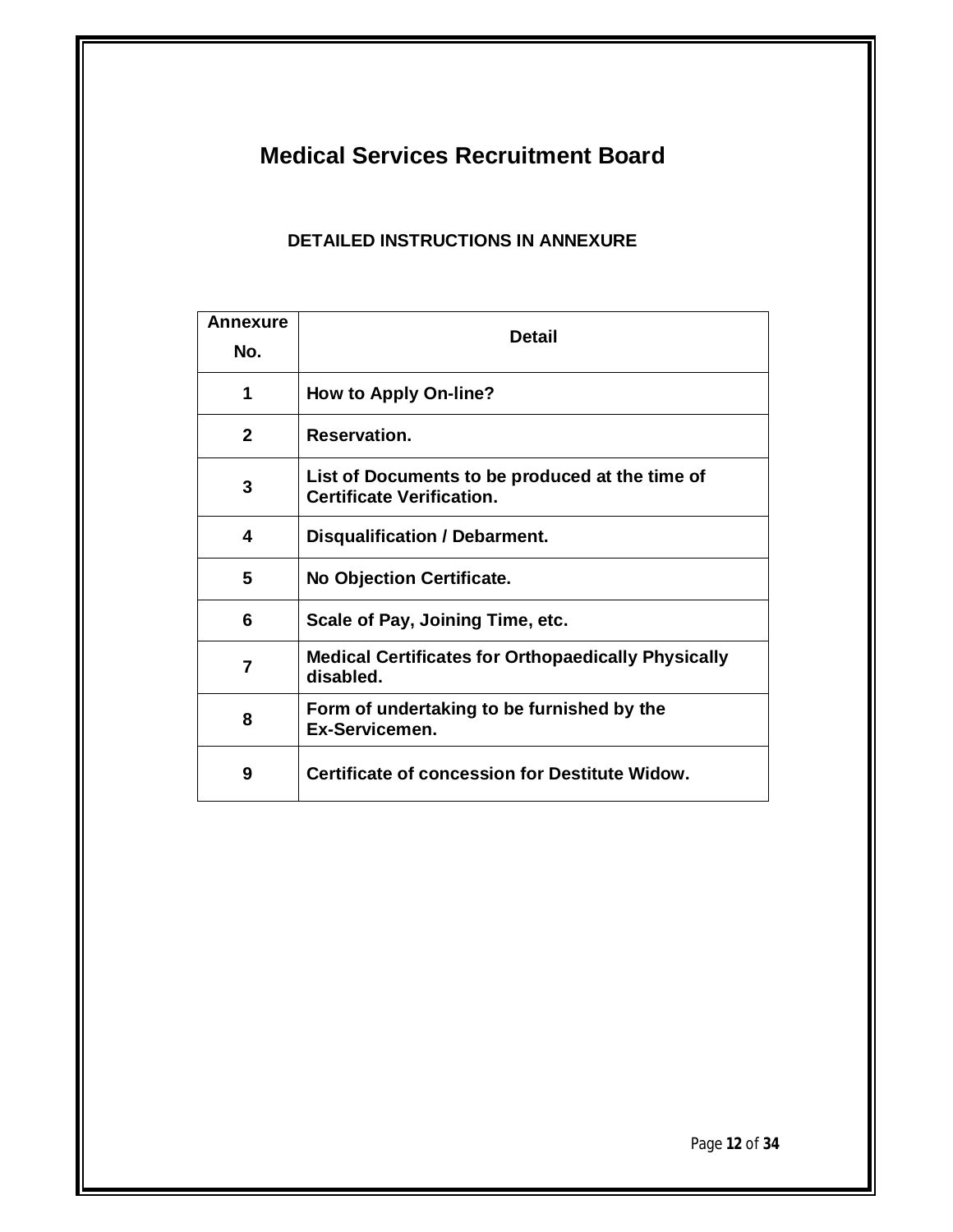## **ANNEXURE- 1**

#### **HOW TO APPLY ON-LINE?**

- a. Candidates should apply only through online in the Board's Website www.mrb.tn.gov.in.
- b. Before applying, the candidates should keep a scanned image of their colour photograph and scanned image of their signature. (Preferably stored in a CD/DVD/Pen drive as per their convenience).
- c. A valid e-mail ID and Mobile Number is mandatory for registration and email ID and the given mobile number should be kept active till the declaration of results. MRB will send intimation regarding certificate verification, other Memos etc. only through the registered e-mail ID.
- **d.** The candidates shall register their mobile number in the application to receive SMSs. **All communications from the MRB will be through e-mail and SMS to the candidate's registered primary mobile number/registered email only.**
- e. Please note that all the particulars mentioned in the online application including Name of the Candidate, Post Applied, Communal Category, Date of birth, Address, Email ID, etc. will be considered as final and **no modifications will be allowed after the last date specified for applyingonline.** Candidates are requested to fill in theonline application form with utmost care as no correspondence regarding change of details will be entertained.
- f. Payment of fee can be done through either on-line mode or offline mode. While filling up of on-line application they shall select the appropriate payment method.

## **Online Payment (Net Banking, Credit card/Debit card/Mobile Wallet)**

- g. For payment of fees through the online payment gateway, i.e. Net Banking, Credit Card, Debit cardand Mobile Wallet Payment, **an additional page of the applicationform will be displayed,** wherein candidates may follow the instructions and fill in the requisitedetails to remit payment.
- h. After submitting the payment information in the online application form, please wait for the intimation from the server, **DO NOT press Back or Refresh button, in order to avoid doublecharge.**

Page **13** of **34**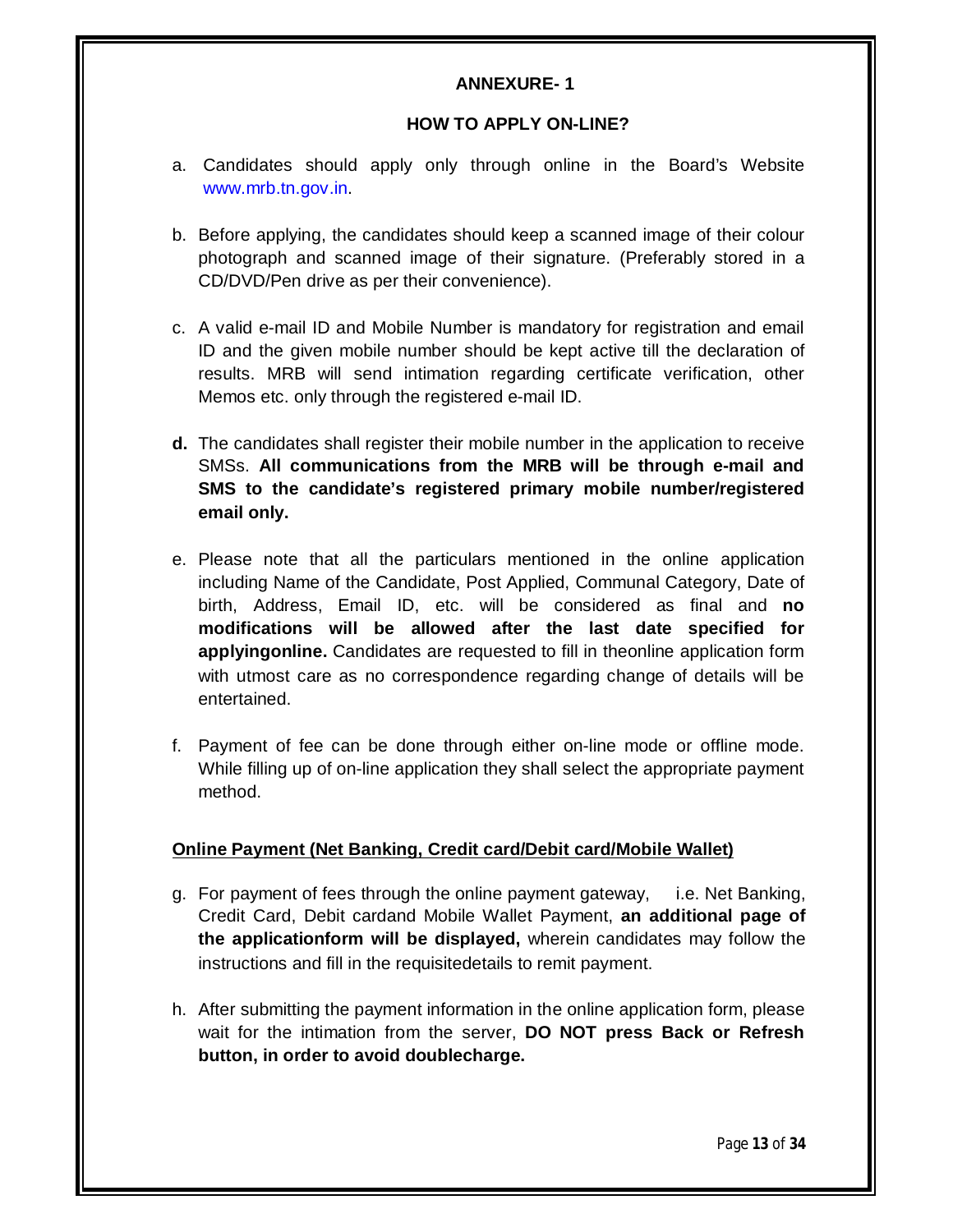i. If the online transaction has been successfully completed a final Registration Number and Password will be generated. Candidates should note the same for future reference.

# **Offline Payment through Indian Bank**

- j. For offline mode of payment, candidates have to select **Indian Bank**.
- k. Click "SUBMIT" to submit the Application form.
- l. On submission, system will generate the payment challan which the candidate need to take print out and visit any of the branches of **Indian Bank** to make the payment.(Please note that offline Indian bank payment challans will be generated only **during 8 am to 8 pm only**.)

After remittance, collect the candidate's copy of the fee payment challan from the Branch. Please check that the challan is properly signed and the details of Transaction Number, Branch Name and DP Code Number, Deposit Date have been noted in the challan by the Branch authorities.

- **m.** Online Application Registration will be taken as successful one, only if the payment is made in any of the Indian Bank branches **within two working days from the date ofregistration/submission of application, failing which the application will be rejected.**
- **n.** If the transaction is successful, Registration number and password will be generated. The same should be noted for future reference.

# **Print Option:**

- o. After submitting the application, candidates can save/ print their application in PDF format.
- p. On entering Registration Number and password, Candidates can download their application and print, if required.
- q. Candidates **need not send** the printout of the online application or any other supporting documents to the Board. The certificates will be normally verified later, when the candidates are called for certificate verification.
- r. The certificates in support of claim(s) made by the candidates, as per Notification, should be produced, whenever required as directed by the Board without fail.

Page **14** of **34**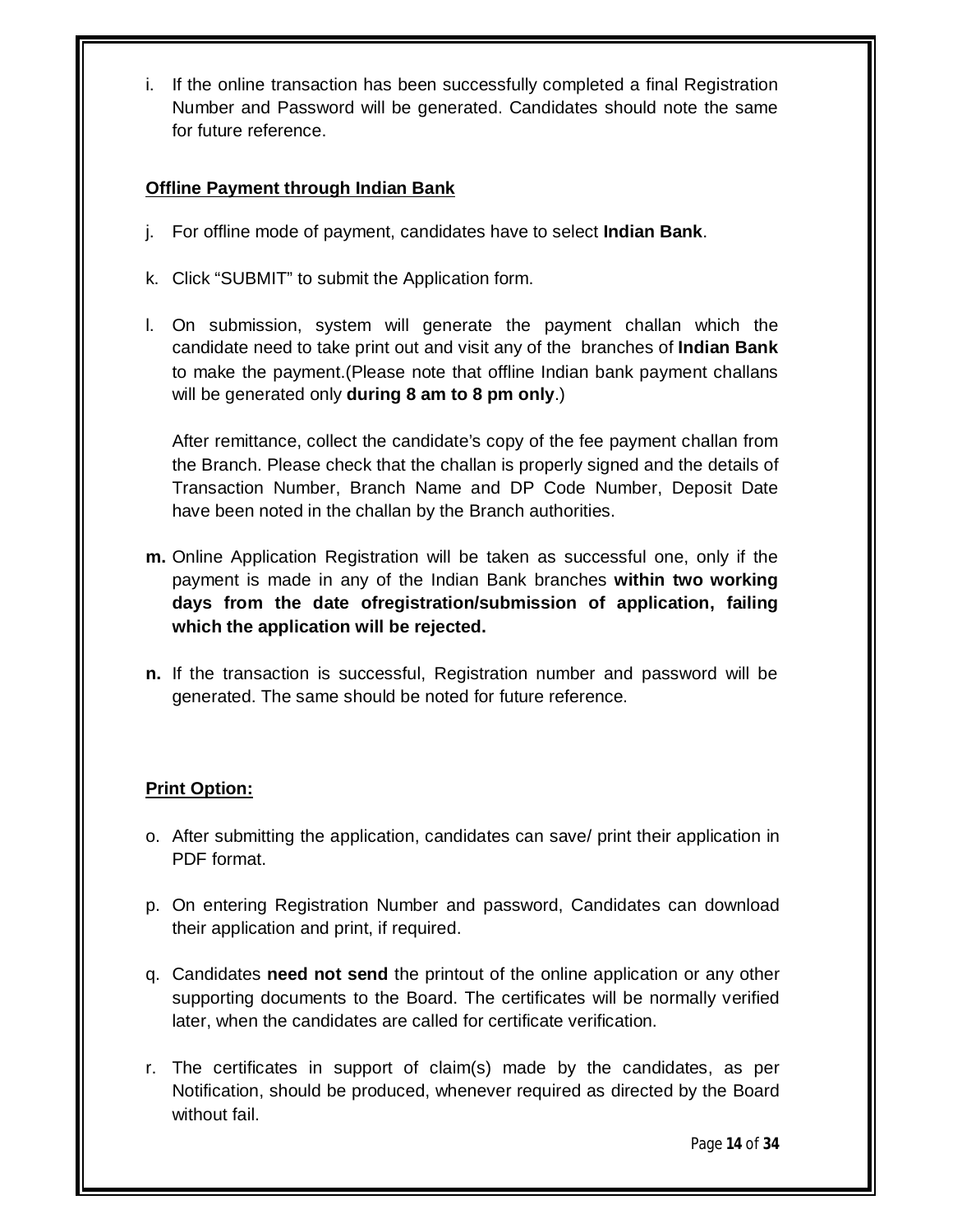#### Note:

- i. Candidates are advised in their own interest to apply on-line and remit fee much before the closing date and not to wait till the last date to avoid lastminute internet connectivity issues.
- ii. MRB will not be responsible for delayed submission or remitting of payment.
- iii. Under no circumstances, a candidate should share/mention e-mail ID or Mobile Number with any other person. In case a candidate does not have a valid personal e-mail ID, they should create a new e-mail ID before applying on-line and must maintain that email account.
- iv. No modification in fee payment through on-line mode is permitted.
- v. Candidates should carefully fill in the details in the On-Line Application at the appropriate places and click on the "SUBMIT" button at the end of the On-Line Application format. Before pressing the "SUBMIT" button, candidates are advised to verify each and every particular filled in their application. The name of the candidate or his /her father/husband's name etc. should be recorded correctly in the application as it appears in the certificates. Any change/alteration found may disqualify the candidature.
- **vi.** Any clarification regarding on-line registrationmay be obtained from the Help Desk Phone No.**91-7815936791 between 09.30 am to 05.30 pm from Monday to Friday and 09.30 am to 12.30 pm on Saturday.**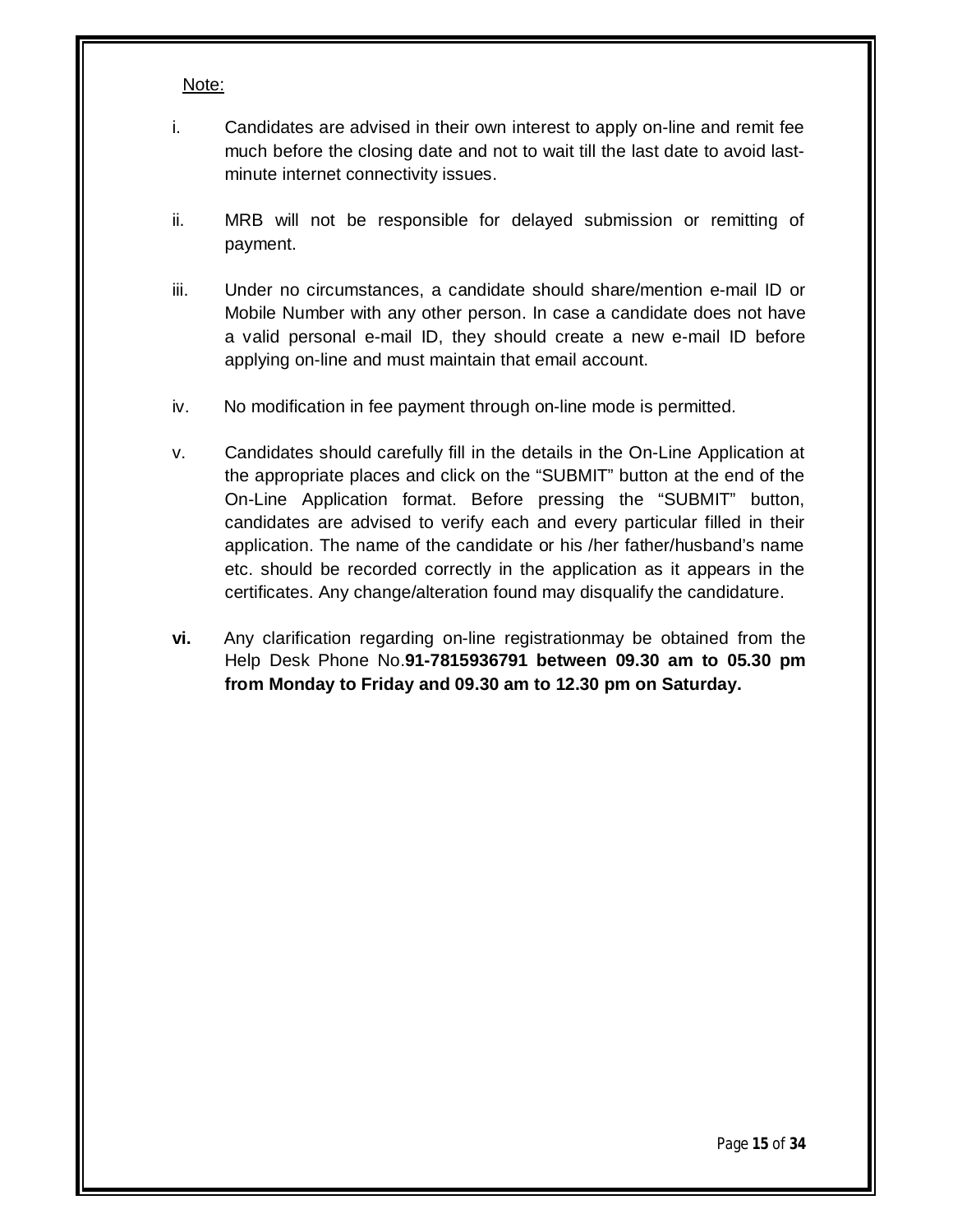#### **ANNEXURE-2**

#### **RESERVATION**

The rule of reservation and communal rotation is applicable as per the existing orders of the Government of Tamil Nadu in this regard. Candidates belonging to the Scheduled Castes (SC), Scheduled Caste (Arunthathiyars)(SCA), Scheduled Tribes, Most Backward Classes/ Denotified Communities(MBC/DNC), Backward Classes (other than Muslim)(BC) and the Backward Classes (Muslim)(BCM) will also be eligible for selection against the vacancies to be filled under General turns on the basis of merit ,and where a Scheduled Caste/Scheduled Caste (Arunthathiyars)/Scheduled Tribe, Most Backward Class/Denotified Community or Backward Class (other than Muslim)/Backward Class (Muslim) candidate is selected on the basis of merit against the General turn, the vacancy reserved for them will not in any way be affected.

#### **Reservation for Ex-service men:-**

(Section 27 (c)) The Tamil Nadu Government Servants (Conditions of Service) Act 2016 )

In direct recruitment to the Group 'C' post, five per cent (5%) posts are reserved for Ex-service men, as per the 200 point roster of Government of Tamil Nadu.

- (i) Who will be below 53 years of age in the case of Scheduled Castes, Scheduled Castes (Arunthathiyar), Scheduled Tribes, Most Backward Classes / Denotified Communities, Backward Classes(other than Muslim) and Backward Classes (Muslim), 48 years of age in the case of "Others" on the 1st July of the year in which the selection is made.
- (ii) Persons serving in the Armed Forces shall be eligible to apply for Posts under the Government, if they are due to complete the specified term of their engagement in the Armed Forces within one year from the last date prescribed by the appropriate authority for receipt of the application in respect of a particular recruitment. At the time, when they come up for selection, if they are otherwise qualified, they can claim the concession for ex-serviceman as per the rules issued by the Government of India. In such cases the candidate has to produce an undertaking as in Annexure-8A and Form of Certificate for serving personnel in Annexure- 8B of this Notification.
- (iii)Provided that in all cases, an Ex-service men once recruited to a post in any service or class or category, cannot claim the concession of being called an Ex-service men for his further recruitment.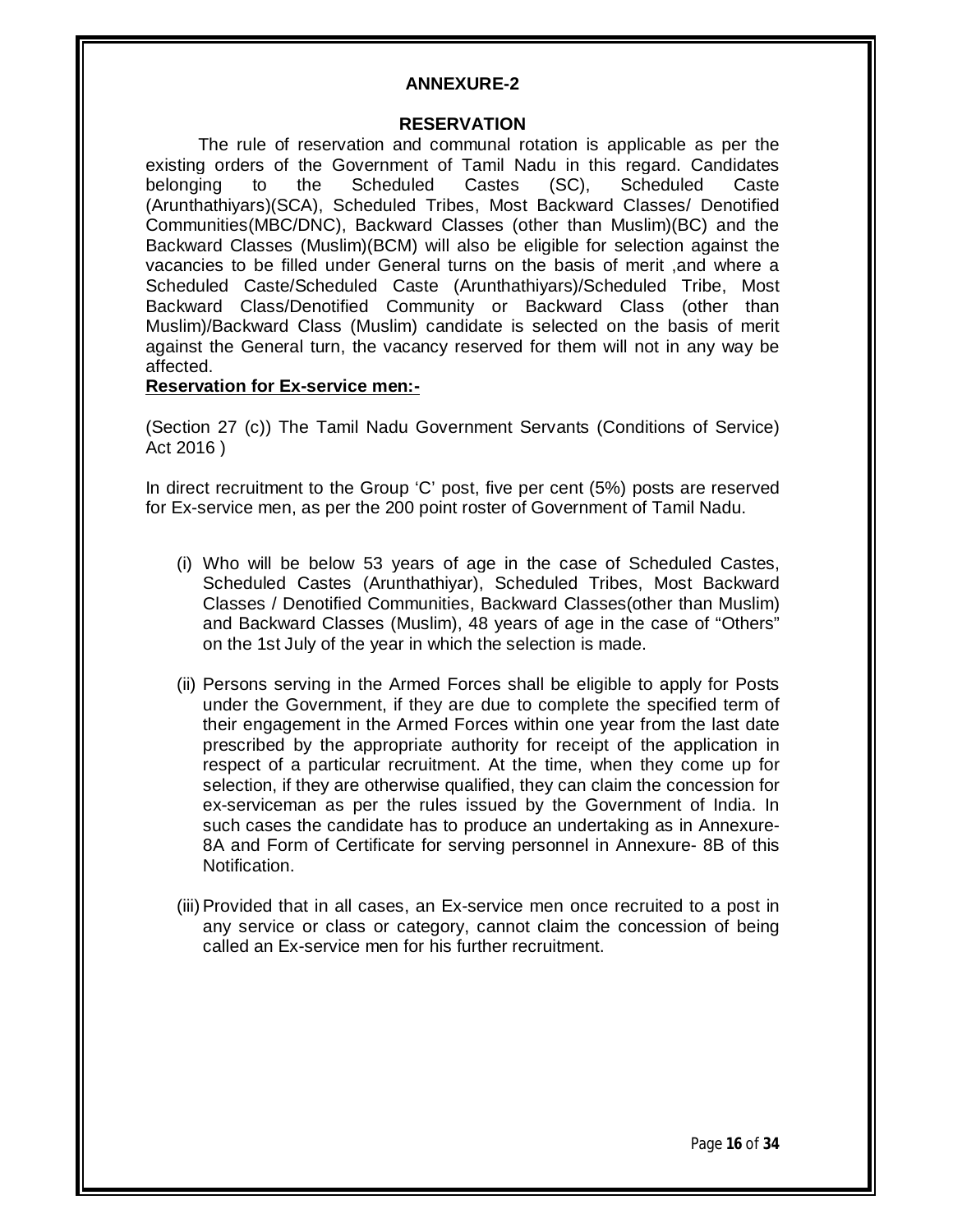## **Reservation for Destitute Widow:-**

- i. In the case of direct recruitment posts with Grade Pay which does not exceed Rs.2800/-,ten percent (10%) of vacancies out of thirty percent (30%) vacancies set apart for women, shall be set apart for destitute widows and the first vacancy in every ten vacancies set apart for women in each category namely the General Turn, Backward Class Muslims, Backward Classes, Most Backward Classes / Denotified Communities, Scheduled Castes or Scheduled Tribes shall be set apart for destitute widows. If no qualified and suitable destitute widow is available, the turn so set apart for destitute widow shall go to the women (other than destitute widow) belonging to the respective category.
- ii. Every candidate claiming to be a "destitute widow" shall produce a certificate in the format given in Annexure 9 to this notification, from the Revenue Divisional Officer or the Assistant Collector or the Sub-Collector concerned.

## **Reservation for differently abled:-**

# **Provisions of Tamil Nadu Government Servant (Conditions of Service) amendment Act 2017(Act 30 of 2017) will be applicable.**

4% of the posts are reserved for Differently Abled candidates as per G.O.(Ms.)No.21, Welfare of Differently Abled Persons (DAP-3.2) Department, dated 30.05.2017 and as per G.O.(Ms).No.3, Health and Family Welfare (C2) Department dated: 06.01.2016 (Orthopaedically physically handicappedlocomotory disability of the lower limbs should be between 40% and 70%). Such candidates have to produce a certificate of physical fitness from the Medical Board (as in Annexure 7A / 7B of this notification).That Certificate should be obtained from the Medical Board of a Medical college.

List for Scheduled Castes, Scheduled Tribes, Most Backward Classes/ Denotified Communities and Backward Classes and Backward Classes (Muslim) can be seen in the Document section under the Instructions to the candidates in MRB website in

http://www.mrb.tn.gov.in/pdf/MRB\_LIST\_COMMUNITIES\_020614.pdf

Page **17** of **34**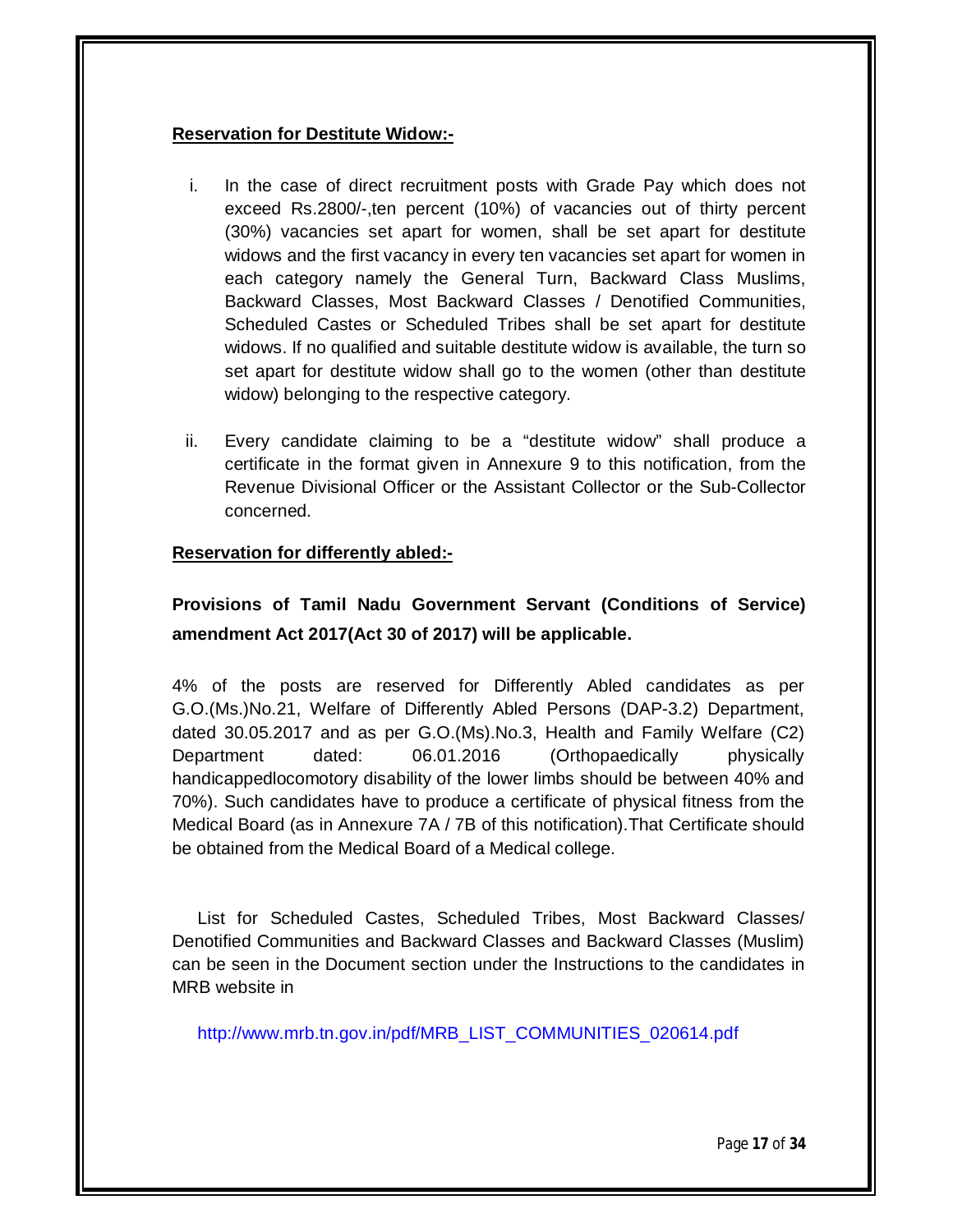**Note**: -

- (i) **Persons belonging to Tamil Nadu, and to one of the communities mentioned in the lists indicated above alone shall be treated as Scheduled Caste or Scheduled Tribe or Most Backward Classes/Denotified Communities or Backward Classes and Backward Classes (Muslim) as the case may be. Persons belonging to other States shall not be treated as belonging to the Scheduled Caste or Scheduled Tribe or Most Backward Classes/Denotified Communities or Backward Class and Backward Class (Muslim) even though they may belong to one of the Communities specified in the list**.
- (ii) Persons belonging to Christian Communities, who are converted from any Hindu Community included in the list of Backward Classes will be considered as Backward Classes with effect from 24-02-1986.
- (iii)A member of the Scheduled Caste on conversion to Christianity will be considered only under Backward Classes (other than Muslim) and not under Scheduled Caste.
- (iv) Scheduled Caste "Arunthathiyar" refers to Arunthathiyar, Chakkiliyan, Madari, Madiga, Pagadai, ThotiandAdi Andhra.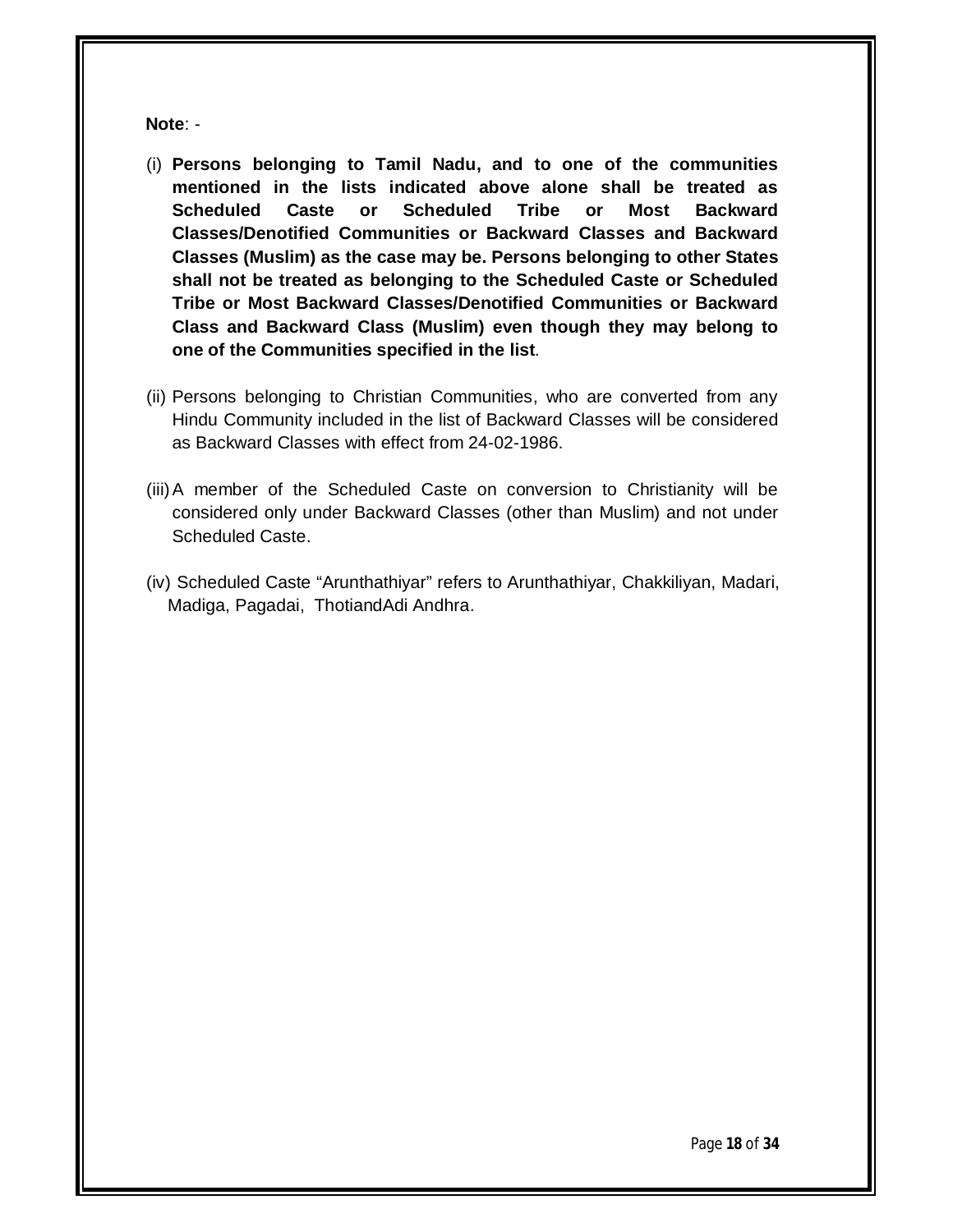## **ANNEXURE-3 LIST OF DOCUMENTS TO BE PRODUCED AT THE TIME OF CERTIFICATE VERIFICATION**

- a. Evidence of Date of Birth (Birth Certificate/SSLC / HSC)
- b. Evidence and Mark sheet of Educational qualification [SSLC / HSC / certificate in Medical Lab Technology Course (oneyearduration) undergone in any institution recognized by the Director of Medical Education]
- c. Evidence of Tamil qualification (*viz*., SSLC / HSC / Certificate for having passed the second class Language Test (Full Test) in Tamil conducted by the Tamil Nadu Public Service Commission).
- d. Community certificate from the competent authority (Permanent Community Certificate)
- e. Certificate of character and conduct obtained from Group A or Group B Officer on or after the date of publication of Certificate Verification intimation.
- f. Certificate of character and conduct issued by the Head of the Institution in which he / she last studied.
- g. Differently abled certificate issued by the competent authority (if applicable).
- h. No Objection Certificate from the Appointing Authority concerned (if applicable)
- i. An undertaking and Declaration to be submitted as in para 12A and 12B of this notification
- j. Two (2) passport size colourphotograph (that was used to scan and uploaded in the online application) (with name and application number on the reverse).
- k. Any one of the photo ID and Card issued by a Government Authority (other than PAN card), depicting the Address for communication or permanent Address furnished in the online application.
- l. Challan copy (or) proof of payment of Exam fee already paid (either through on-line or off-line – Indian Bank Branch).
- m. Destitute widow certificate as per Annexure –9 (if applicable).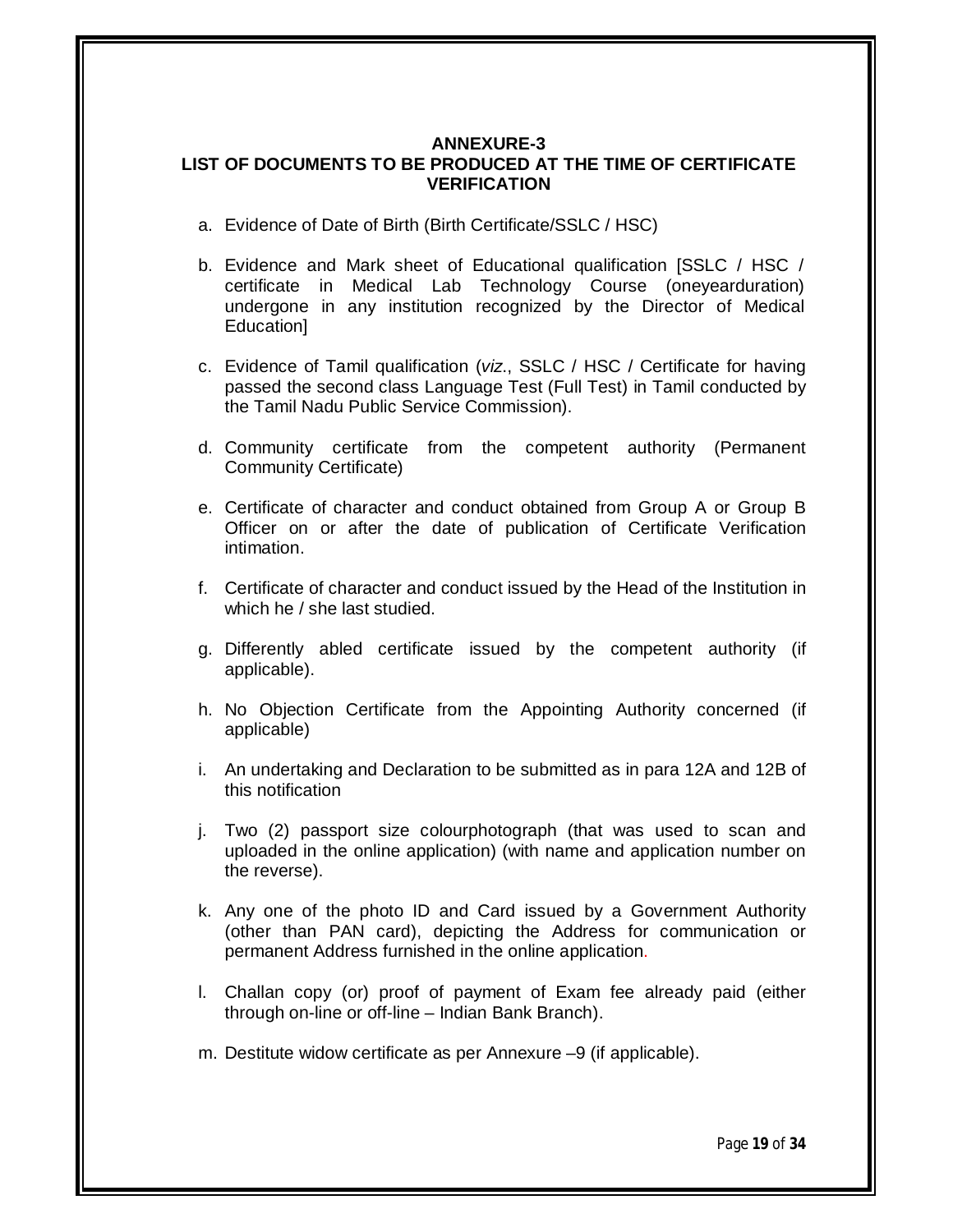- n. In respect of Ex-Servicemen they have to produce the Discharge Certificate, PPO No., in case if he is already Discharged. If the candidate is a serving personnelto be discharged within one year from the last date of receipt of the application of this notification, he has to produce An undertaking given by the candidate in Annexure 8A & Form ofCertificate for serving personnel in Annexure 8B of this notification (if applicable).
- o. The candidate will also be asked to sign on the printed copy of on-line application (printed copy will be provided to the candidate at the time of certificate verification)

## **PRODUCTION OF EVIDENCE FOR CLAIMS MADE IN THE APPLICATION**

The Original Certificates (including mark sheets) in support of the claims made in the application, should be produced at the time of attending the certificate verification, when called for. One set of photo copies duly attested of all certificates along with two copies of colour photograph identical to the one uploaded in the application, should also be handed over while attending the certificate verification, when called for by recording his/her registration number on the reverse side on the colour photo.

## **(a) Evidence of date of birth** viz.,

(i) Birth certificate with name; (ii)the Secondary School-Leaving Certificate; or (ii) Higher Secondary Course Certificate.

## **(b&c) Documents evidencing the qualification prescribed for the appointment, including qualification in Tamil**

Copies of Degree or Provisional Certificate alone will be accepted as evidence of qualification. However, in case the Degree Certificate is lost or is not immediately available for reasons to be specified, extract from the Convocation Register will be accepted as evidence of qualification. Copies of Mark Sheets or Grade Certificates will not be accepted as sufficient evidence. In the case of an applicant, who claims to possess adequate knowledge in Tamil, whether his mother-tongue is Tamil or not, a certificate evidencing that he had taken Tamil as a language in his S.S.L.C. Public Examination or had taken all the non language subjects in the S.S.L.C. Public Examination in Tamil Medium or he/she had passed the Second Class Language Test (Full Test) in Tamil.

## **(d) Community Certificate**

In the case of an applicant who claims to be a member of SC/ SC(A) or ST or MBC/DNC or BC(Other than BCM)or BCM, a certificate from the following authority noted against each should be produced in the form as specified in G.O.Ms. No. 781, Revenue department, dated 2nd May 1988:-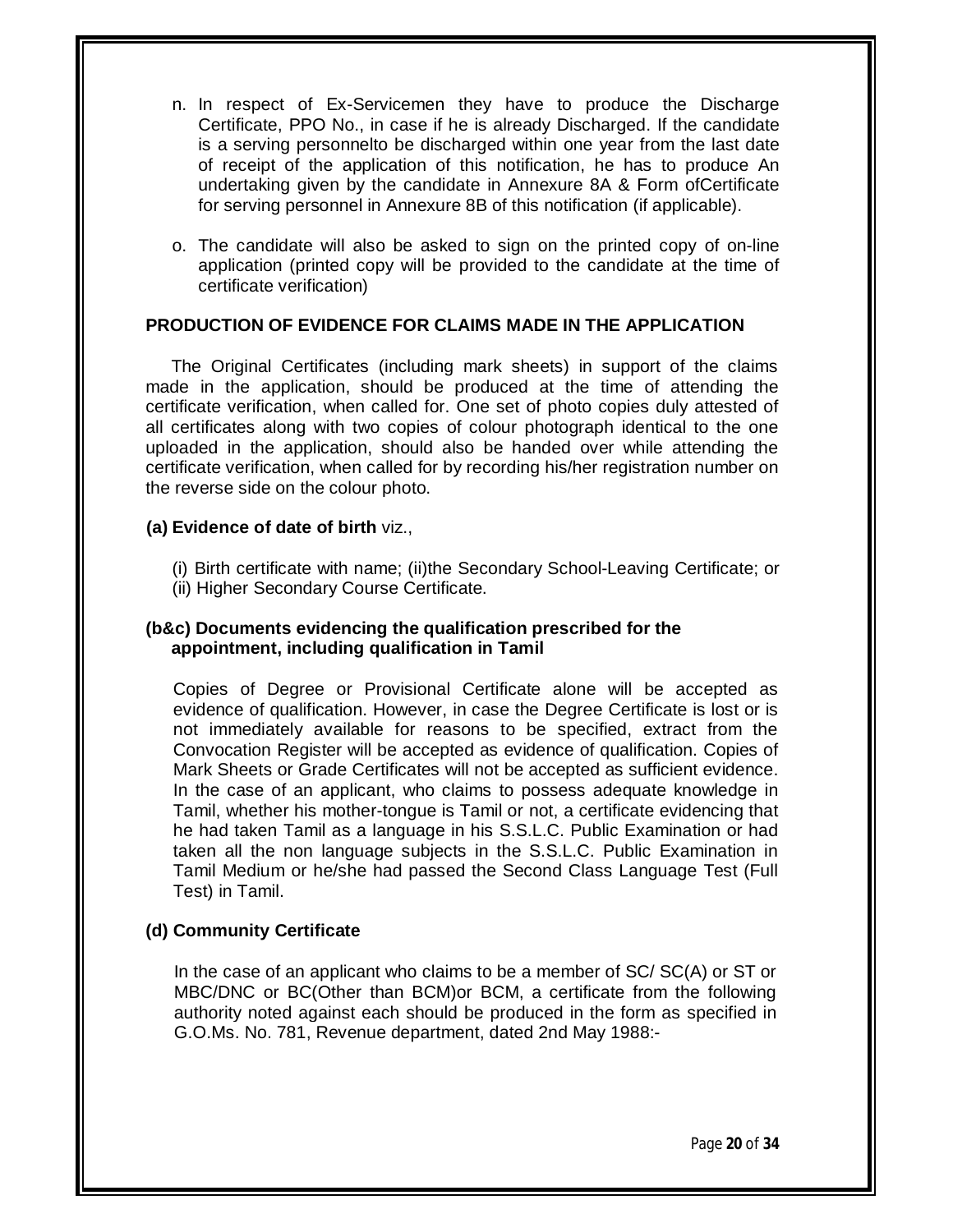| SI.<br>No. | Name of the<br><b>Community</b>                                                                                                                        | <b>Competent Authority to Issue the</b><br><b>Certificate</b>                                                                                                                                                                                             |
|------------|--------------------------------------------------------------------------------------------------------------------------------------------------------|-----------------------------------------------------------------------------------------------------------------------------------------------------------------------------------------------------------------------------------------------------------|
| (i)        | <b>ST</b>                                                                                                                                              | R.D.O/Asst. Collector / Sub Collector/<br>Personal Assistant (General) to the<br><b>Collector of Chennai/ District Adi-</b><br>Dravidar Welfare Officer.                                                                                                  |
| (ii)       | SC/SC(A)                                                                                                                                               | TalukTahsildar.                                                                                                                                                                                                                                           |
| (iii)      | MBC/ DNC, BC (other than<br>Muslim and BCM)                                                                                                            | Revenue Officer not lower in rank than a<br><b>Tahsildar or Head Quarters Deputy</b><br>Tahsildar or Special Deputy Tahsildar<br>appointed to issue Community<br>Certificate, Additional Head Quarters<br>Deputy Tahsildar and Zonal Deputy<br>Tahsildar. |
| (iv)       | ThottiaNaicker (including<br>Rajakambalam, Gollavar,<br>Sillavar, Thockalavar,<br>ThozhuvaNaickerandErragollar)<br>included in the list of<br>MBC/DNC) | Head Quarters Deputy Tahsildar.                                                                                                                                                                                                                           |

Community Certificate should have been issued by the competent authorities referred to above, in whose jurisdiction the candidate claims to have permanent residence, after personal enquiries and proper verification. The certificate obtained by the candidates in the form other than the one prescribed in G.O.Ms.No.781, Revenue department, dated 2nd May 1988 and solely based on the entries in S.S.L.C or Transfer Certificate or other School/College records will not be accepted.

Candidates are warned that if the community recorded in the certificate produced by them from the competent authority is not included in the list of Scheduled Castes, Scheduled Tribes, Most Backward Classes/Denotified Communities or Backward classes given in the list of communities in **http://www.mrb.tn.gov.in/pdf/MRB\_LIST\_COMMUNITIES\_020614.pdf**,they will not be considered as belonging to Scheduled Caste, Scheduled Tribes or Most Backward Classes/Denotified Communities or Backward Classes as the case may be. They will, in that case, be considered only under 'Others' and if they are not qualified to be considered under 'Others', their applications will be rejected.

In case of women candidates', the community certificate should bear her father's name.

#### **(e&f)Two certificates of Character and Conduct**

(i) From a Government Officer belonging to Group A or B who knows the candidate personally, obtained not prior to the date of current notification. This certificate must be based on personal knowledge and

Page **21** of **34**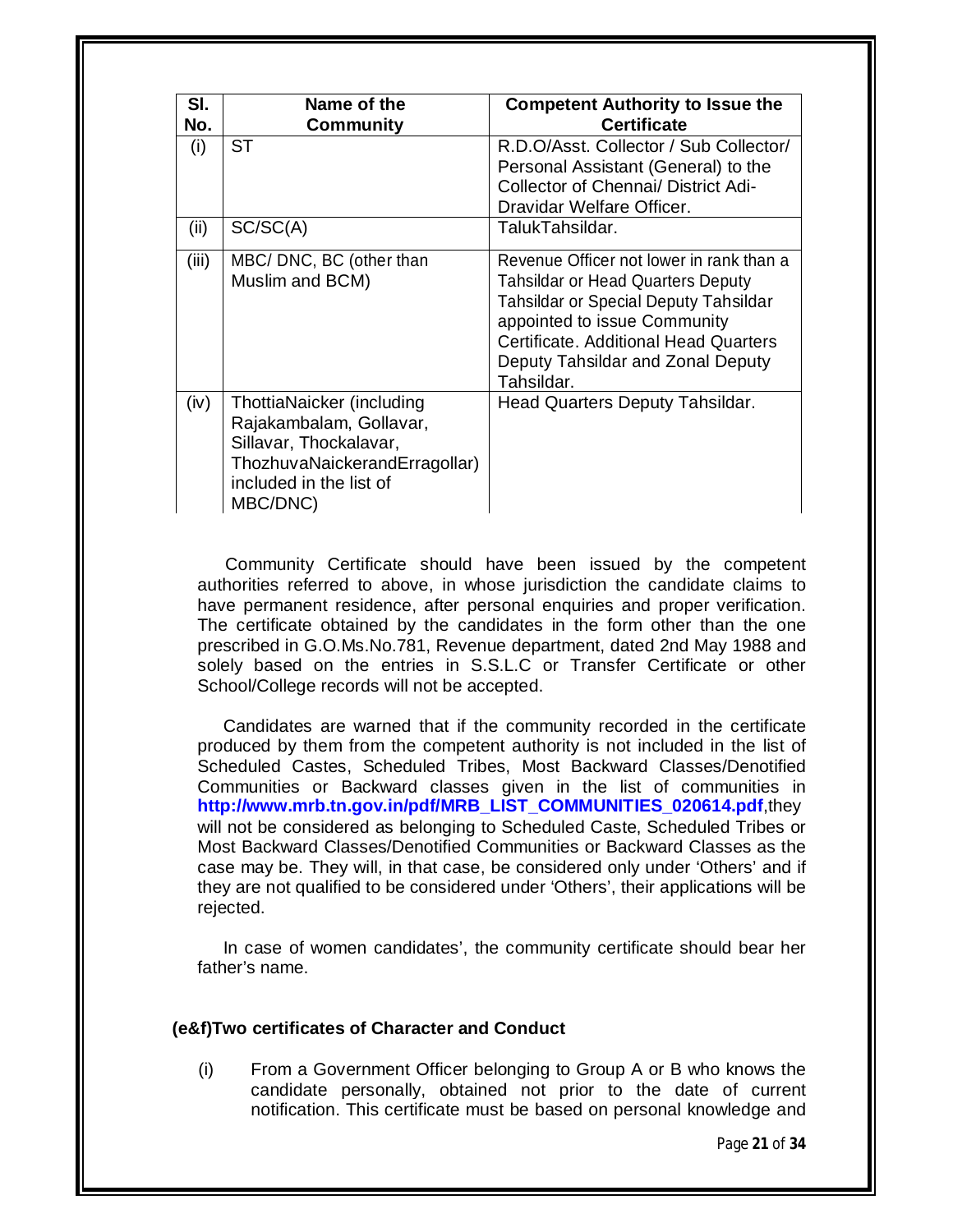experience of the candidate and not from a relative.

(ii) From the Head of the Institution in which the candidate last studied.

**Note:-**

- $(i)$  If the period of study at the Institution in which the candidate last studied, is less than one academic year, he must produce also another certificate from the Head of the Institution, in which he last studied for not less than one academic year.
- (ii) No two certificates may be obtained from the same person.

**(g)** The Differently abled candidates should furnish the certificate in the prescribed form as in annexure 7A & 7B and that should be obtained only from the Medical Board of the Government Medical Colleges.

**(h)**Persons who are in the service of the Indian Union or a State in India or in the employment of Local Bodies or Universities, or Quasi Government Organizations constituted under the authority of the Government of India or of a State in India whether in regular service or in a temporary service need not send their applications through their Head of Department or Employer. Instead, they may directly apply to the Board duly informing their Employer in writing that they are applying for the particular recruitment and with the condition that they should produce "No Objection Certificate" in the form given in Annexure  $-5$  of this notification, from the appointing authority.

**(i)**An undertaking and Declaration should be submitted as in para 12A and 12B of this notification

**(j)** The candidate has to submit Two (2) passport size colourphotograph (that was used to scan and uploaded in the online application) (with name and application number on the reverse) at the time of attending the certificate verification.

**(k)**The candidate shall furnish a Photo ID card issued by a Government Authority **(Other than PAN Card),** the address for correspondence as furnished by the candidate his/her online application should tally with the address details in their Photo ID proof.

**(l)** The proof of Bank Challan for offline and payment and bank account details for online payment has to be furnished as a proof for payment of fees.

**(m)**The candidate claiming to be a "destitute widow" shall produce a certificate in the format given **in Annexure 9 to this notification** from the Revenue Divisional Officer or the Assistant Collector or the Sub-Collector concerned.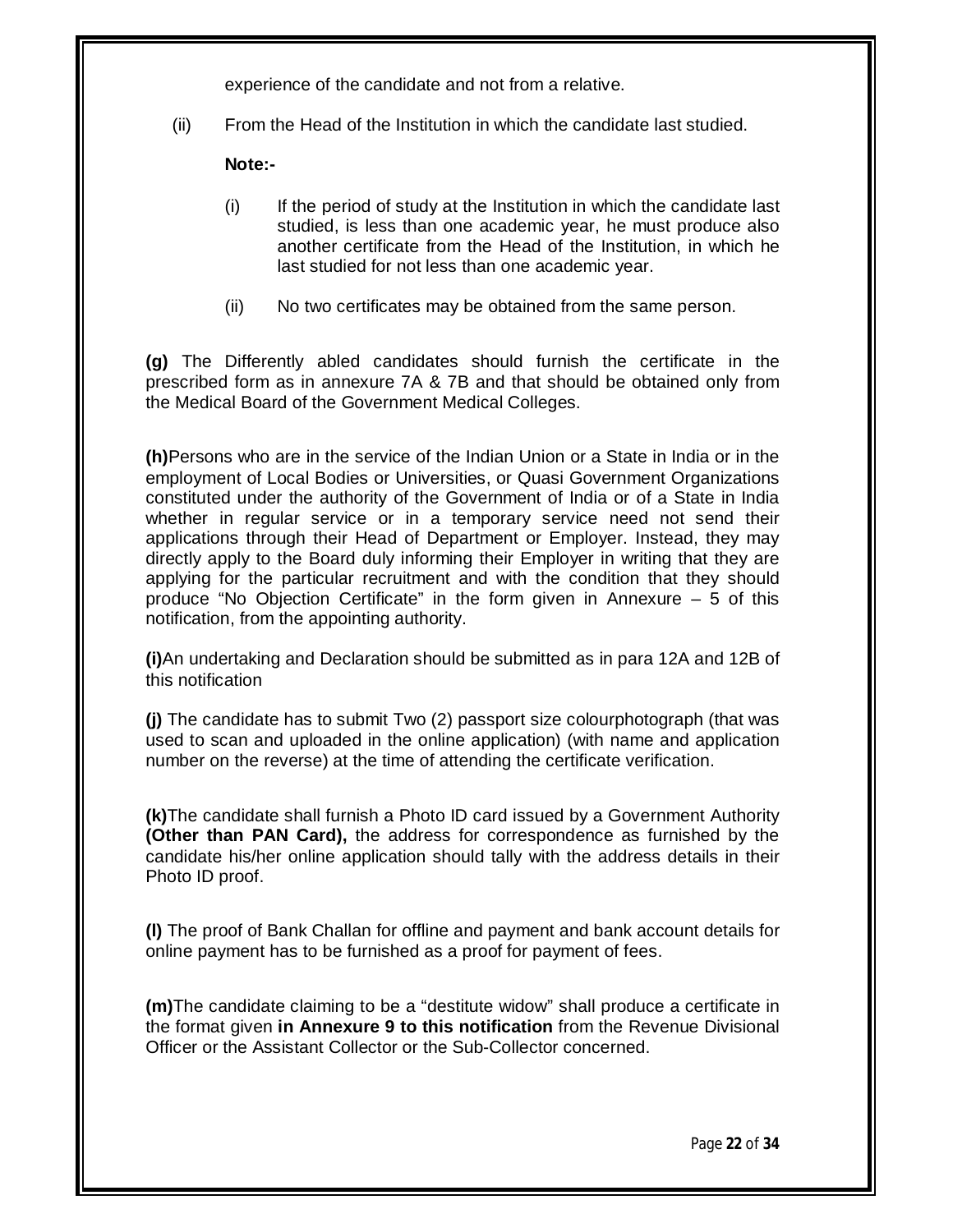### **(n)Certificates to be submitted by Ex-servicemen**

A candidate who claims to have been demobilised from the Army or Navy or Air Force should produce in support of his claim properly authenticated extract from his Discharge Certificate in the following form :-

(a) Name of the candidate (b)Rank held (c)Date of enrolment (d)Date of discharge (e)Reasons for discharge (f)Conduct and Character while employed in the military

#### **Certificates to be submitted by serving personel**

Those who are still serving in the Armed Forces shall also be eligible to apply for a Civil Post, if they are due to complete the specified terms of his engagement in the Armed Forces within one year from the last date prescribed by the appropriate authority for receipt of the application in respect of a particular requirement. At the time, when they come up for selection, if they are otherwise qualified, they can claim the concession for ex-serviceman as per the rules issued by the Government of India. In such cases the candidate has to produce an undertaking as in Annexure - 8A and Form of Certificate for serving personnel as in Annexure- 8B of this Notification.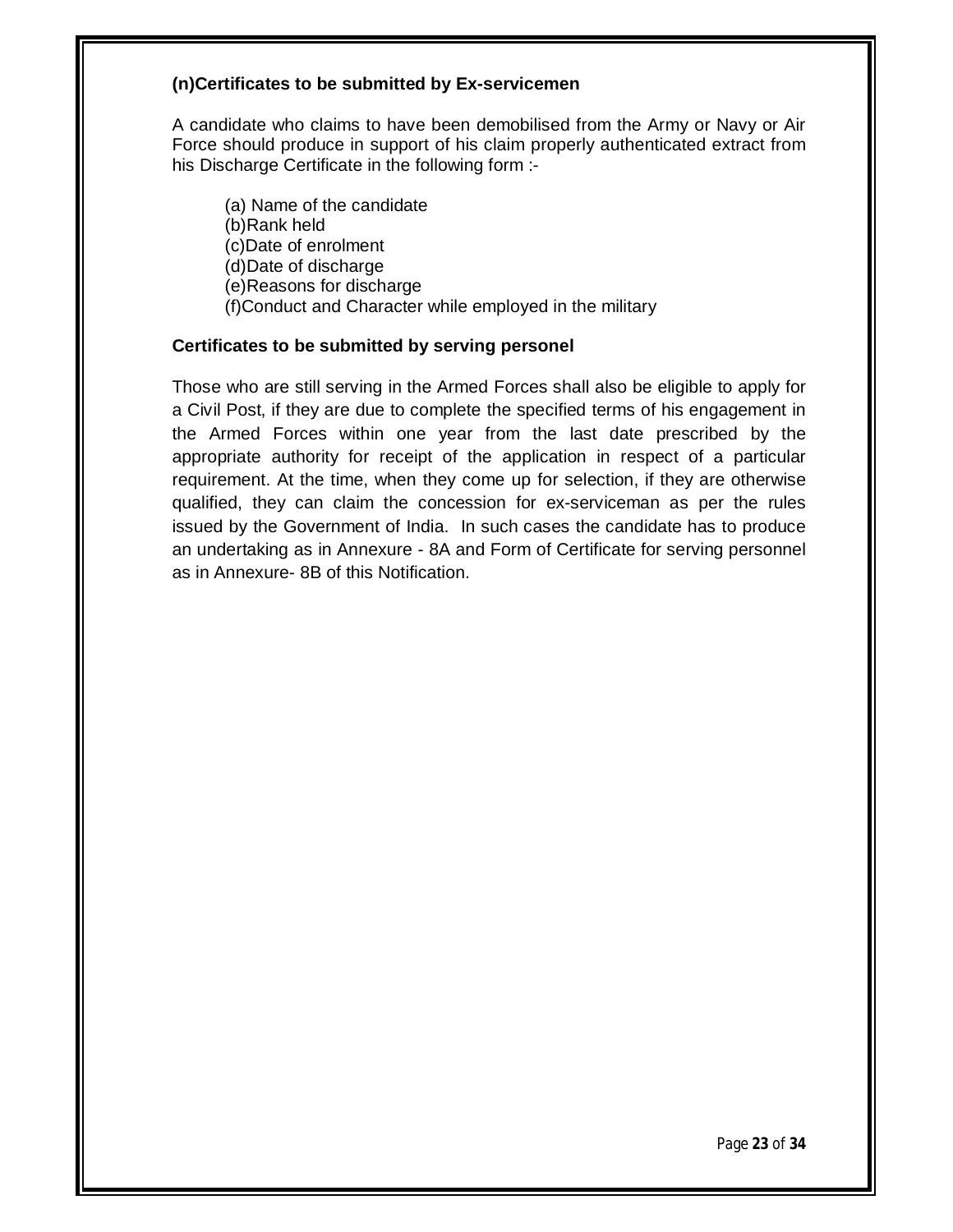## **ANNEXURE-4**

## **DISQUALIFICATION / DEBARMENT**

#### **Disqualification:**

If a candidate attempts to canvas to bring influence on the Chairman or any Member of the Board personally / by letter / through relatives, friends, patrons, officials or other persons will be disqualified.

#### **Debarment:**

If the applicant attempts any tampering, alteration with the documents or certificates, he is liable to be debarred from appearing for any of the selections and examinations conducted by the Board and consequently from entry into public service itself.

- I. Candidates furnishing false particulars in the matter of qualification or the nature of pass in various subjects, experience gained, their religion or community etc.,
- II. Suppression of material information regarding
	- i. Employment in Government or Local Bodies, Public Corporations etc.,
	- ii. Arrests, convictions debarment or disqualification by Union Public Service Commission / State Public Service Commission's / Recruitment Board.
	- iii. Participation in agitation or any political organization.
	- iv. Candidature in election for Parliament/ State Legislature/ Local Bodies etc.
- III. Making false or vexatious allegations against the Board in petitions addressed to it or any other authority will be viewed seriously and that the candidate responsible for such act will be debarred from appearing for the selection held by this Board permanently or for such period of years as the Board may decide.

Page **24** of **34**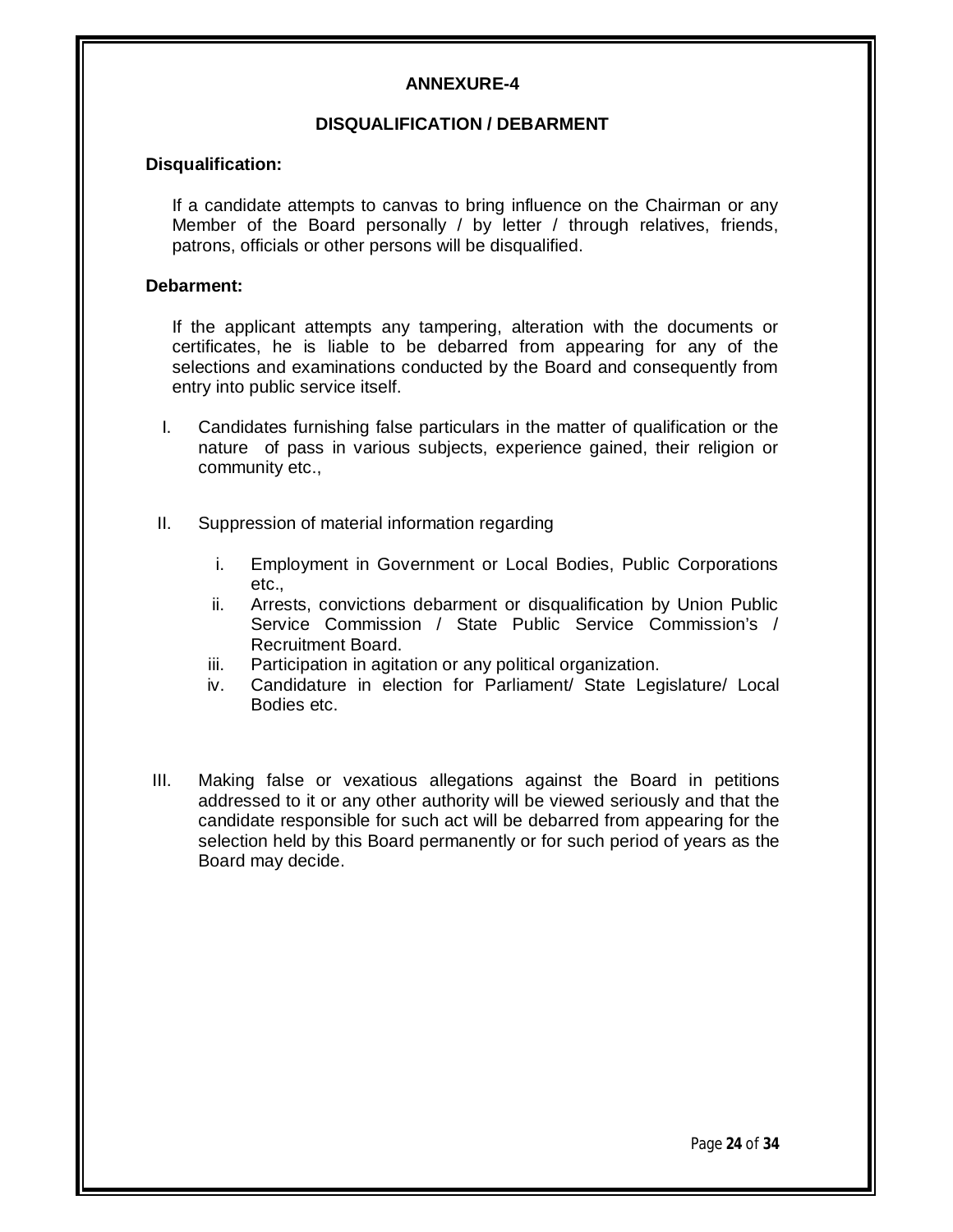#### **ANNEXURE-5**

#### **NO OBJECTION CERTIFICATE**

Persons who are in the service of the Indian Union or a State in India or in the employment of Local Bodies or Universities, or Quasi Government Organizations constituted under the authority of the Government of India or of a State in India whether in regular service or in a temporary service need not send their applications through their Head of Department or Employer. Instead, they may directly apply to the Board duly informing their Employer in writing that they are applying for the particular recruitment and with the condition that they should produce "No Objection Certificate" in the form prescribed below, from the appointing authority.

NO OBJECTION CERTIFICATE BY THE APPOINTING AUTHORITY

| i.   |                                                                                                                                                                                                                            |
|------|----------------------------------------------------------------------------------------------------------------------------------------------------------------------------------------------------------------------------|
| ii.  |                                                                                                                                                                                                                            |
| iii. | Whether the Candidate is employed temporarily<br>under the emergency provisions or whether the<br>candidate is a probationer or an approved<br>probationer or a full member of any of the sub-<br>ordinate/State Services? |
| iv.  | Whether any criminal cases/disciplinary action is<br>pending against the individual?                                                                                                                                       |
| v.   | of disciplinary/criminal action<br><b>Details</b><br>taken<br>against the individual, if any                                                                                                                               |
| vi.  | Period of Employment<br>From (date) To (date)                                                                                                                                                                              |
| vii. | I have no objection to the candidate's application being considered for<br>the post of Laboratory Technician Grade-III                                                                                                     |

Signature, Designation, and Seal with Date

Page **25** of **34**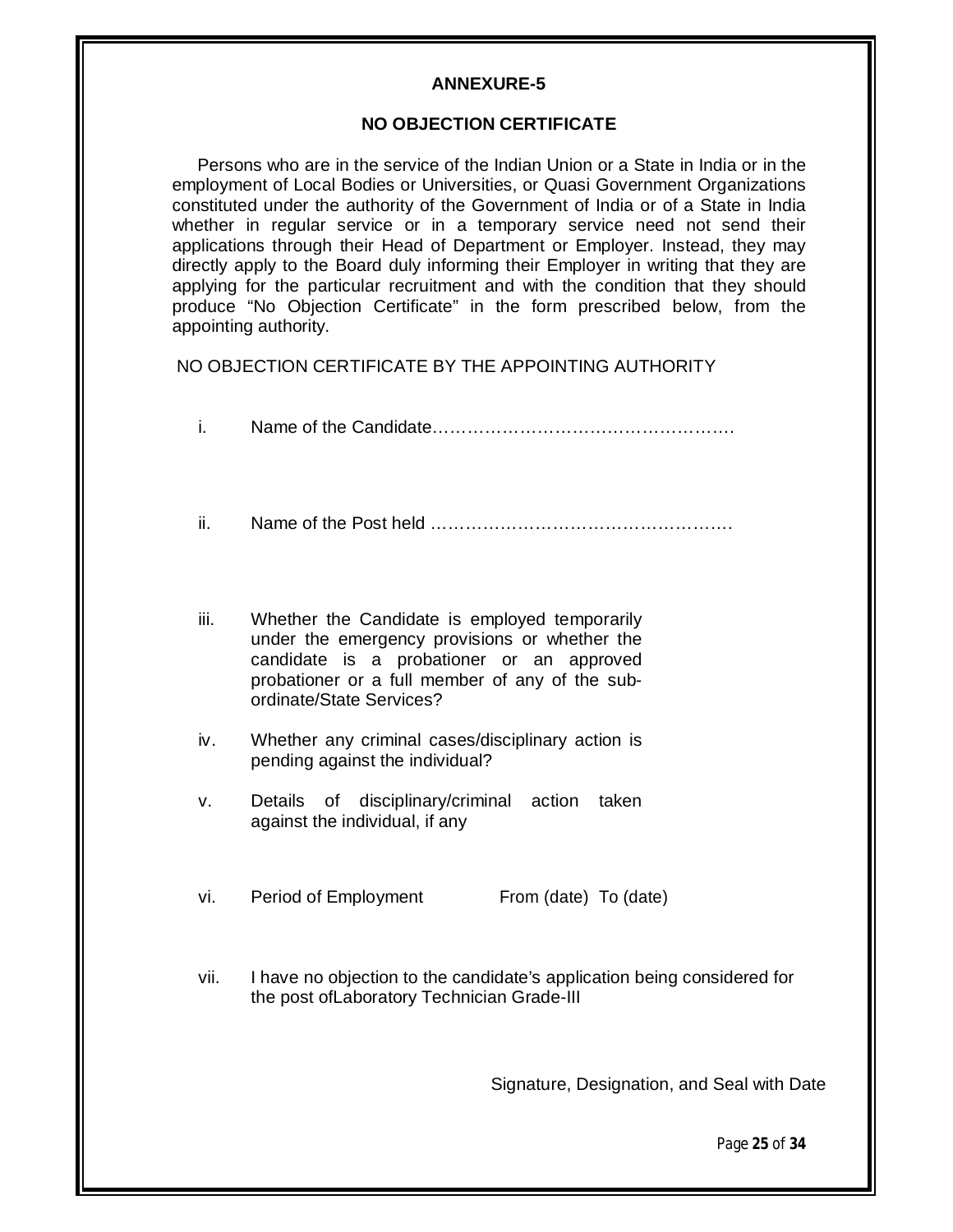## **Note:**

- (i) Persons who get employment after the submission of their applications and before the receipt of intimation of certificate verification requiring to produce original documents for verification should also produce the "No objection Certificate".
- (ii) In case any Criminal /Disciplinary action is taken against or if any punishment is imposed against such persons after the production of "No objection Certificate" and before the actual appointment, such candidates should report this fact forthwith to the Board indicating their Registration/ Application Number and other details at the earliest opportunity.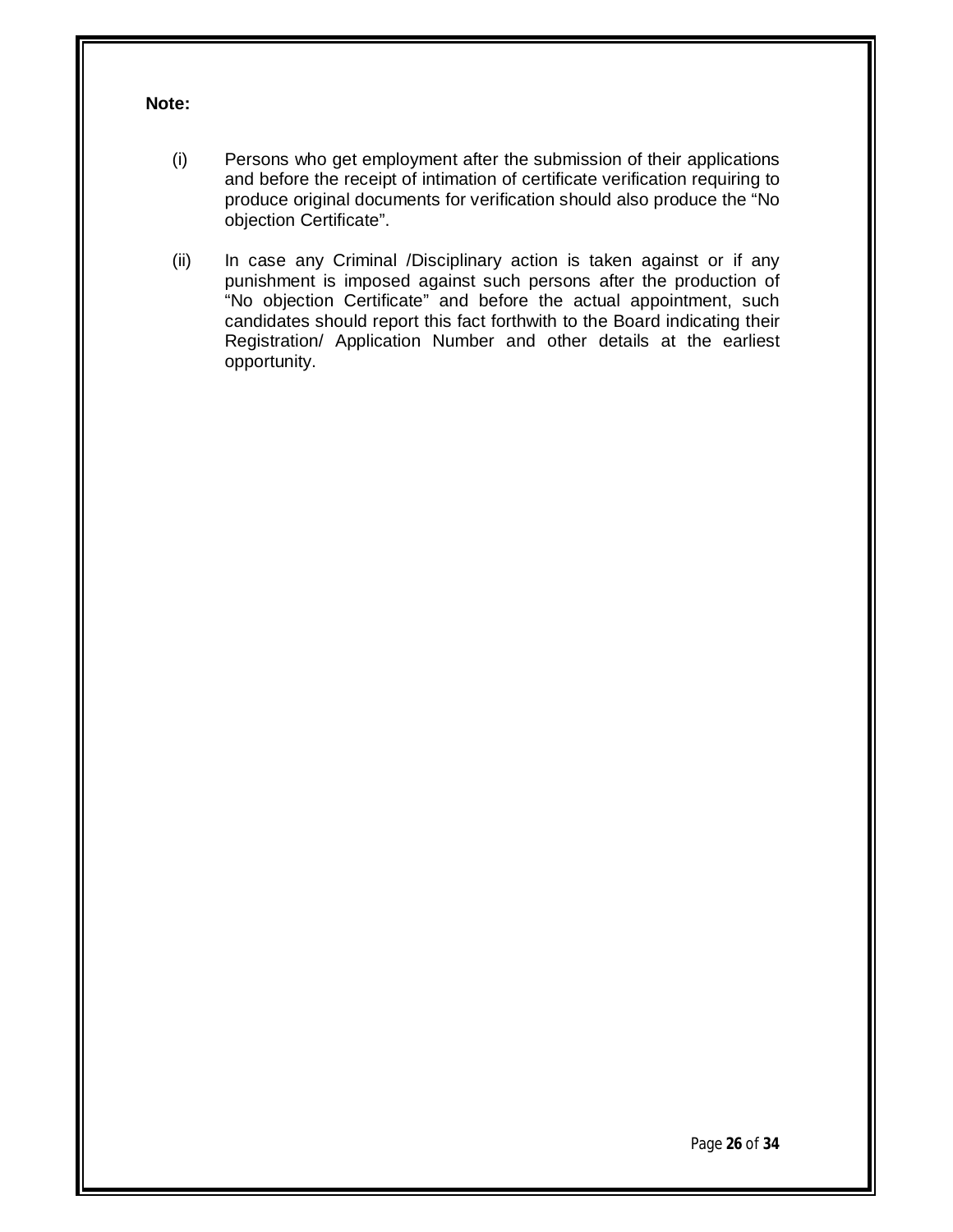#### **ANNEXURE-6**

### **CONSOLIDATED PAY,JOINING TIME, ETC.**

The selected candidates will be paid a consolidated pay of Rs. 8000/- (Rupees Eight Thousand Only) per month.

The recruitees will be absorbed to the regular time scale of pay to the vacancies in Primary Health Centers under the Public Health and Preventive Medicine Department, after completion of a minimum period of 2 years of service (excluding leave period) on consolidated pay, subject to availability of regular vacancies(strictly based on seniority and eligibility).

If there is no vacancy even after the completion of two years, they will continue to be on consolidated pay till such time vacancy arises in Primary Health Centers. If an individual is moved to the regular scale of pay post, before completing 2 years, to a Primary Health Center, the individual would be paid consolidated pay only,till the prescribed period of 2 years (excluding leave period).

Successful candidate join duty within the stipulated time from the date of receipt of appointment order as instructed by the appointing authorityand shall not claim extension of joining time citing that he/she is undergoing higher studies or for any other reason. He/She shall abide by the condition that his/her name will be removed from the list without assigning any reason there for, if he/she fails to join duty within the stipulated time.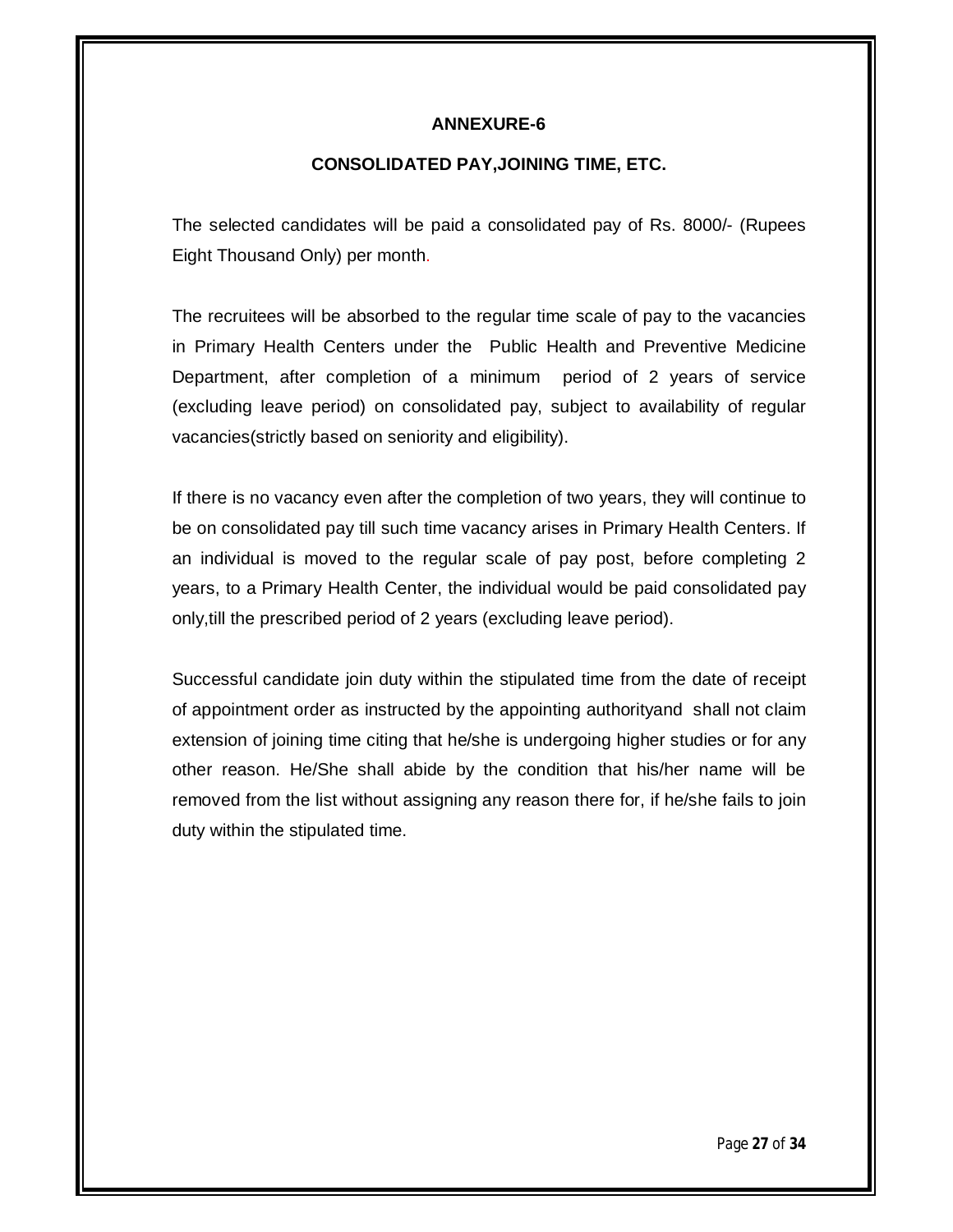# **ANNEXURE-7A**

# **MedicalCertificate ForOrthopaedicallyPhysically Disabled (Tobe issuedby the Medical Board of Government MedicalCollege) (Locomotory disability of the lower limb shouldbebetween 40% to 70 %)**

| The Medical Board of <b>Fig. 1.1 August 2018</b>                                      |         |        | Medical College, _____________(City) certify that we have |
|---------------------------------------------------------------------------------------|---------|--------|-----------------------------------------------------------|
|                                                                                       |         |        |                                                           |
| 1. Name of the candidate                                                              |         |        |                                                           |
| 2. Father's name                                                                      |         |        |                                                           |
| 3. Sex                                                                                |         |        |                                                           |
| 4. Age                                                                                |         |        |                                                           |
| 5. Identification marks                                                               | :1.     |        |                                                           |
| 2.                                                                                    |         |        |                                                           |
| 6. a. Orthopaedically Physically Disabled : Yes/No                                    |         |        |                                                           |
| b. Nature of Orthopaedic Disability                                                   |         |        |                                                           |
| 7. Extent of permanent disability                                                     |         |        |                                                           |
| (mention the % of disability)                                                         |         |        |                                                           |
| (Upper limbs must be functional and normal)                                           |         |        |                                                           |
| 40% to 70% in one leg (lower limb)                                                    |         |        |                                                           |
|                                                                                       |         |        |                                                           |
| 8. Whether the candidate fulfills the following<br>standard and may be considered for |         |        |                                                           |
| selection toworkasLab. Technician Grade - III                                         |         |        |                                                           |
| in a Medical institution                                                              |         |        |                                                           |
|                                                                                       |         |        |                                                           |
| <b>Normal Blood Pressure</b><br>(a)                                                   |         | Yes/No |                                                           |
| Mentally normal<br>(b)                                                                |         | Yes/No |                                                           |
| No Visual and auditory handicaps<br>(c)                                               |         | Yes/No |                                                           |
| No Gross speech disorders<br>(d)                                                      |         | Yes/No |                                                           |
| Independent in ambulation<br>(e)                                                      |         |        |                                                           |
| i. without calliper:                                                                  |         | Yes/No |                                                           |
| ii. withcaliper but without any walking aid:                                          |         |        |                                                           |
| (f) Good standing balance with or without                                             | :Yes/No |        |                                                           |
| calipers but without any support                                                      |         |        |                                                           |
| g) Hand function within normal limits                                                 |         | Yes/No |                                                           |
| without any aid                                                                       |         |        |                                                           |
| h) Good control over bowel and bladder                                                | :Yes/No |        |                                                           |
| i) a. Is the disability progressive?                                                  |         | Yes/No |                                                           |
| b. If progressive, is the candidate : Yes/No                                          |         |        |                                                           |
| eligiblefor appointment as                                                            |         |        |                                                           |
| Lab. Technician Grade - III                                                           |         |        |                                                           |
|                                                                                       |         |        |                                                           |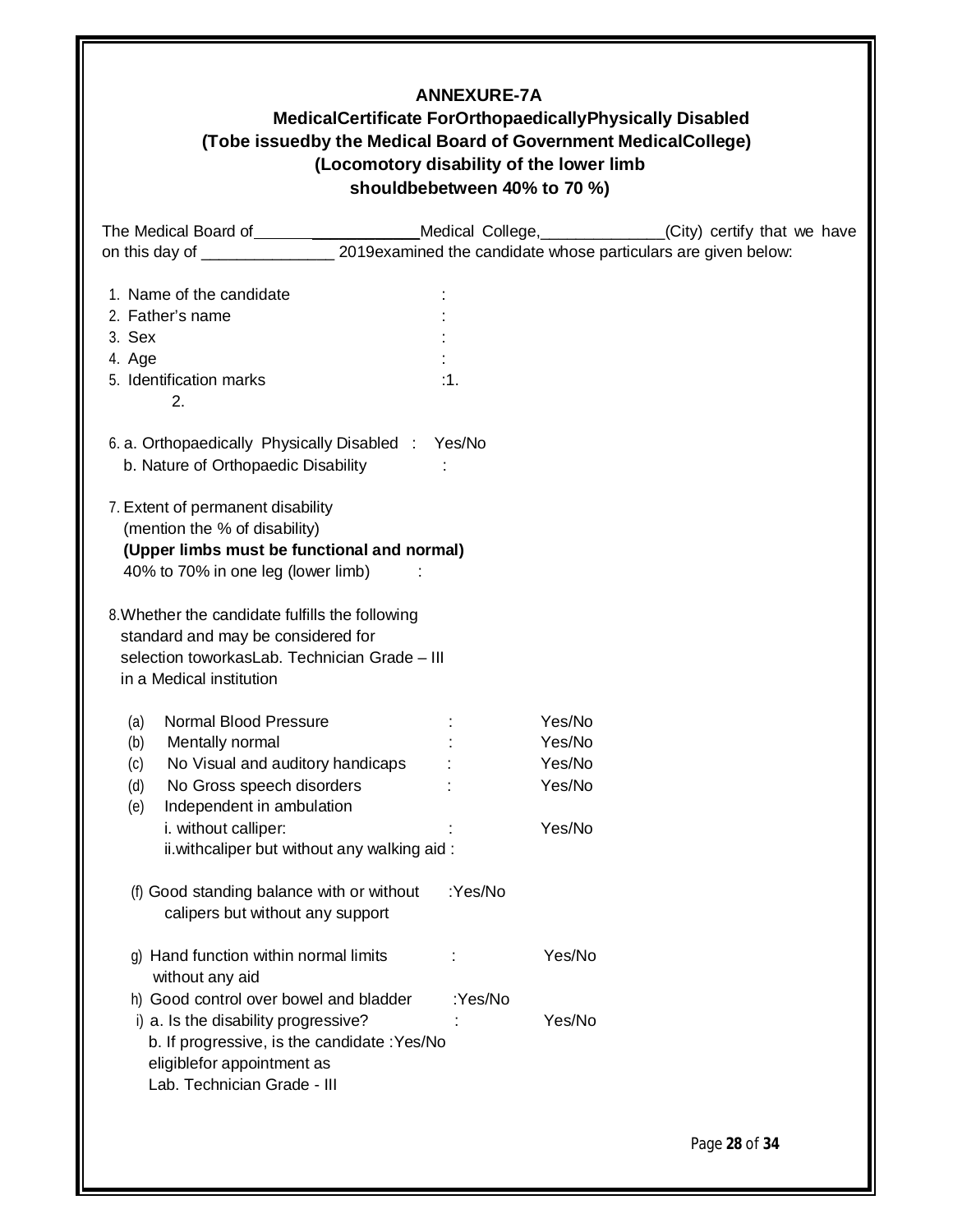| Height (Normal)<br>j)      |    | :Yes/No                                                                                                                                                                                                                          |                                              |
|----------------------------|----|----------------------------------------------------------------------------------------------------------------------------------------------------------------------------------------------------------------------------------|----------------------------------------------|
| 1.                         |    | Certified that the above candidate does not have any upper limb disability.                                                                                                                                                      |                                              |
|                            |    | 2. Certified that the above candidate has only locomotory lower limb disability.                                                                                                                                                 |                                              |
|                            |    |                                                                                                                                                                                                                                  |                                              |
| Signature of the Applicant |    | Signature of Members Signature of Chairman of the                                                                                                                                                                                | <b>Medical Board</b>                         |
|                            |    | 1.<br>Designation:                                                                                                                                                                                                               |                                              |
|                            |    |                                                                                                                                                                                                                                  |                                              |
|                            |    | 2.<br>Office Stamp:                                                                                                                                                                                                              |                                              |
|                            |    |                                                                                                                                                                                                                                  |                                              |
|                            |    |                                                                                                                                                                                                                                  | <b>Recent Full size</b><br>Photograph of the |
| Place:                     |    |                                                                                                                                                                                                                                  | Candidate exhibiting the                     |
| Date :                     |    |                                                                                                                                                                                                                                  | deformity duly attested                      |
|                            |    |                                                                                                                                                                                                                                  | by the medical                               |
|                            |    |                                                                                                                                                                                                                                  | certificate issuing                          |
|                            |    |                                                                                                                                                                                                                                  | authority                                    |
|                            |    |                                                                                                                                                                                                                                  |                                              |
| <b>Foot Note:</b>          | 1. | Both upper limbs, vision and hearing should be normal.                                                                                                                                                                           |                                              |
|                            | 2. | The above certificate should be issued only by the Medical Board of<br>the area concerned constituted for the purpose after due physical<br>examination by the Board. Certificate in other format will be<br>summarily rejected. |                                              |
|                            | 3. | The Candidate seeking admission under this category should<br>produce a full size photograph exhibiting the deformity                                                                                                            |                                              |
|                            |    |                                                                                                                                                                                                                                  |                                              |
|                            |    |                                                                                                                                                                                                                                  |                                              |
|                            |    |                                                                                                                                                                                                                                  |                                              |
|                            |    |                                                                                                                                                                                                                                  |                                              |
|                            |    |                                                                                                                                                                                                                                  |                                              |
|                            |    |                                                                                                                                                                                                                                  |                                              |
|                            |    |                                                                                                                                                                                                                                  | Page 29 of 34                                |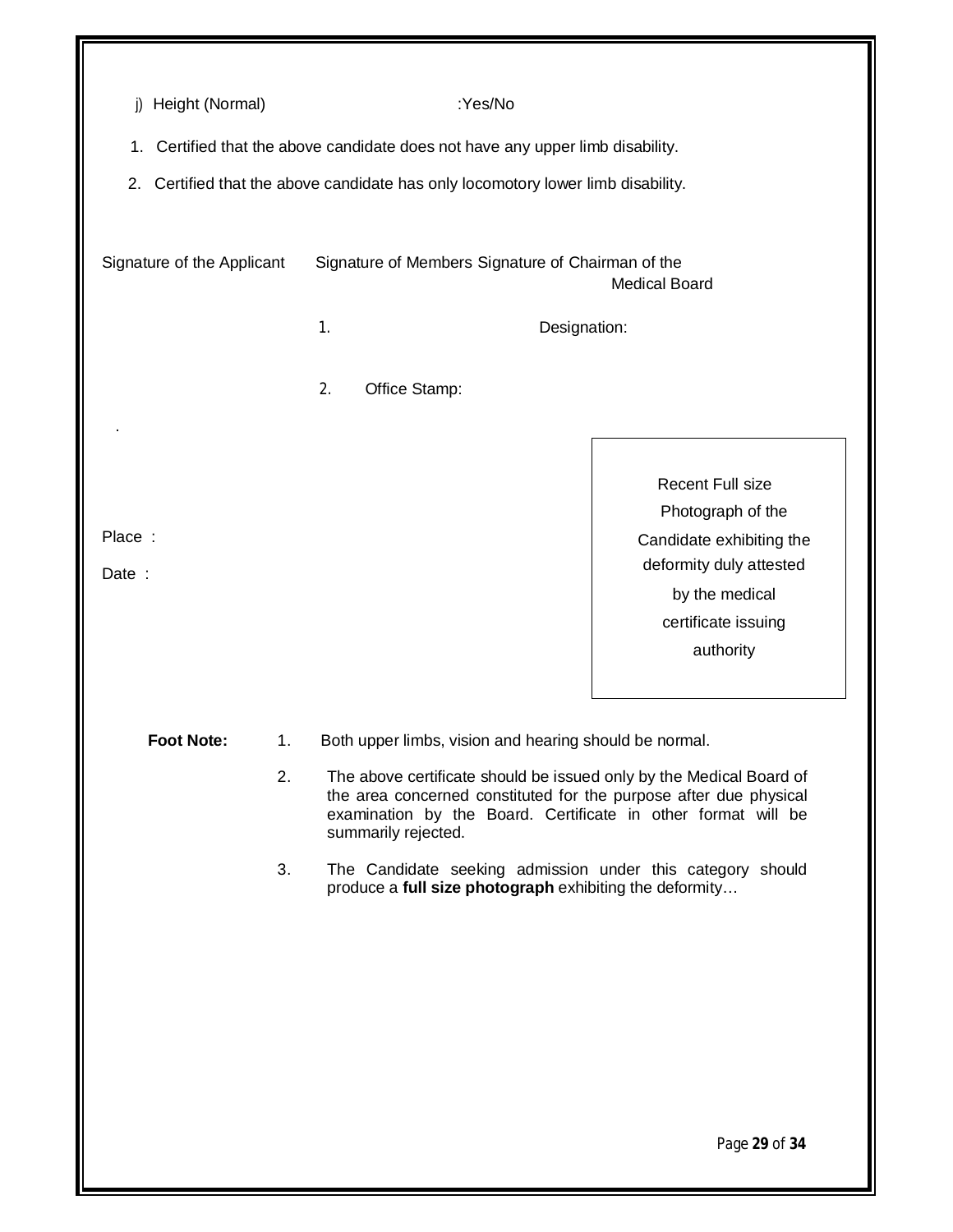| <b>ANNEXURE - 7B</b>                                                                                                                                                                  |                                                                       |                                                                                                       |  |  |  |  |
|---------------------------------------------------------------------------------------------------------------------------------------------------------------------------------------|-----------------------------------------------------------------------|-------------------------------------------------------------------------------------------------------|--|--|--|--|
| <b>B. CERTIFICATE OF LOCOMOTORY DISABILITY</b>                                                                                                                                        |                                                                       |                                                                                                       |  |  |  |  |
| [For Suitability for appointment as Lab. Technician Grade - III]                                                                                                                      |                                                                       |                                                                                                       |  |  |  |  |
| Certificate No                                                                                                                                                                        | Date                                                                  |                                                                                                       |  |  |  |  |
|                                                                                                                                                                                       |                                                                       |                                                                                                       |  |  |  |  |
|                                                                                                                                                                                       |                                                                       |                                                                                                       |  |  |  |  |
|                                                                                                                                                                                       |                                                                       |                                                                                                       |  |  |  |  |
|                                                                                                                                                                                       | and has permanent physical impairment of Left/Right/Both Lower Limbs. |                                                                                                       |  |  |  |  |
|                                                                                                                                                                                       |                                                                       |                                                                                                       |  |  |  |  |
|                                                                                                                                                                                       |                                                                       |                                                                                                       |  |  |  |  |
|                                                                                                                                                                                       |                                                                       | Upper Limbs -Right/Left/Both are without any deformity and Functionally Normal He / She is Suitable / |  |  |  |  |
| NOT suitable for appointment as Lab. Technician Grade - III and his / her handicap will not affect his /                                                                              |                                                                       |                                                                                                       |  |  |  |  |
| her performance as Lab. Technician Grade - III.                                                                                                                                       |                                                                       |                                                                                                       |  |  |  |  |
|                                                                                                                                                                                       |                                                                       |                                                                                                       |  |  |  |  |
|                                                                                                                                                                                       |                                                                       |                                                                                                       |  |  |  |  |
| Signature with Name & Seal                                                                                                                                                            | Signature with Name & Seal                                            | Signature with Name & Seal                                                                            |  |  |  |  |
| (Chairman of Board)                                                                                                                                                                   | (Member of Board)                                                     | (Member of Board)                                                                                     |  |  |  |  |
| Note: Candidates with any other disability, other than the locomotory disability of the lower<br>limb (40% to 70% of disability) will not be considered suitable under this category. |                                                                       |                                                                                                       |  |  |  |  |
|                                                                                                                                                                                       |                                                                       |                                                                                                       |  |  |  |  |
|                                                                                                                                                                                       |                                                                       |                                                                                                       |  |  |  |  |
|                                                                                                                                                                                       |                                                                       | Page 30 of 34                                                                                         |  |  |  |  |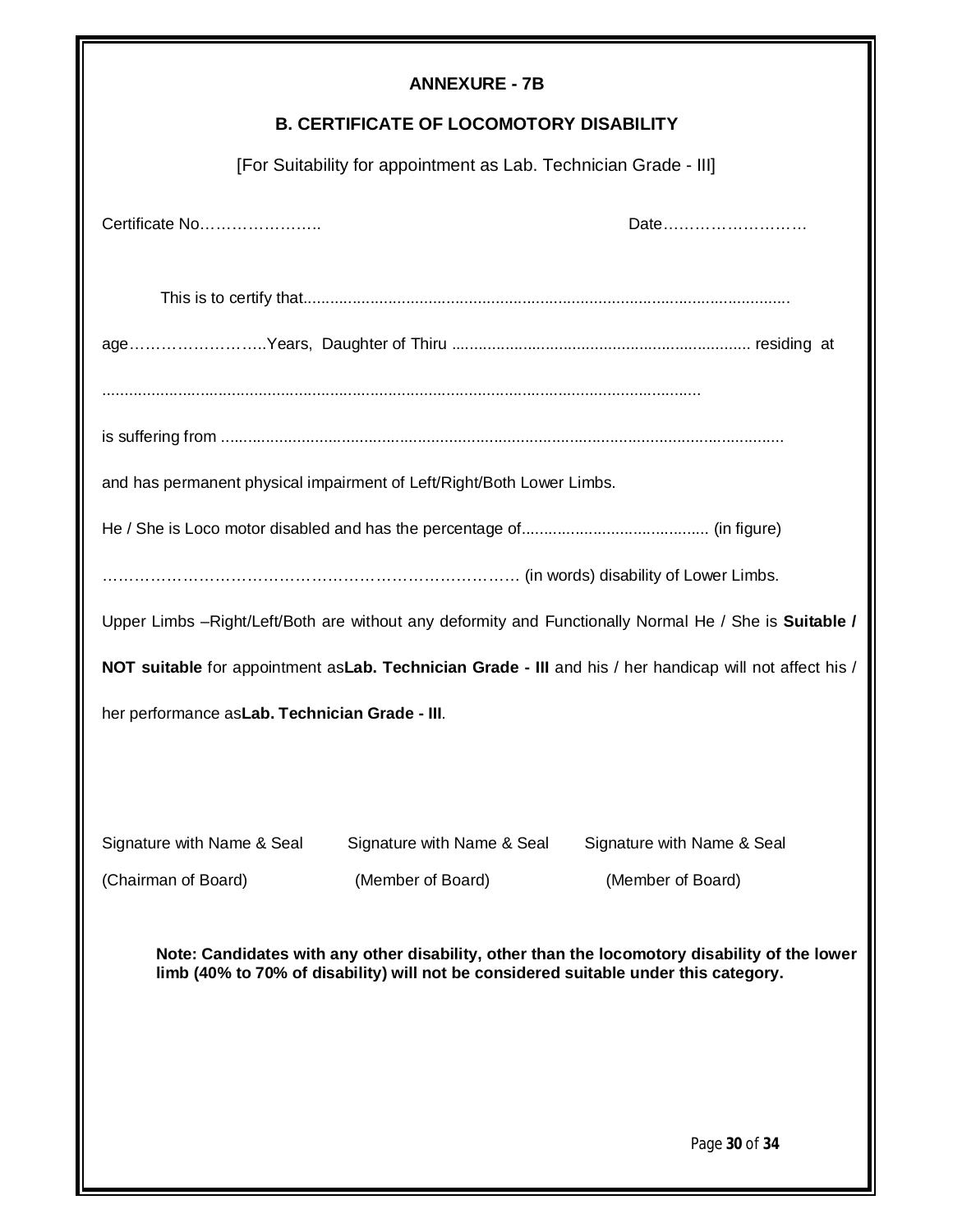#### **ANNEXURE – 8**

## **FORM OF UNDERTAKING AND CERTIFICATE TO BE FURNISHED BY THE SERVING PERSONNEL**

#### **Schedule VIII**

**[See rule 52 (c)]**

#### **Annexure - 8A**

#### Undertaking to be given by the candidate

I hereby accept that, if selected on the basis of the recruitment / examination to which this application relates, I will produce documentary evidence to the satisfaction of the appointing authority that I have been duly released / retired / discharged from the Armed forces and I am entitled to the benefits admissible to Ex –servicemen given under section 63 ofTamil Nadu Government Servants (Conditions of Service) Act, 2016.

Place: Signature of the candidate.

#### **Annexure - 8B**

## Form of certificate for serving personnel

I hereby Certify that, according to the information available with me ( No ) ( Rank ) ( Name ) is due to complete the specified term of his engagement with the Armed Forces on the ( date )

| Place: | Signature of the Commanding officer |
|--------|-------------------------------------|
| Date:  |                                     |

Page **31** of **34**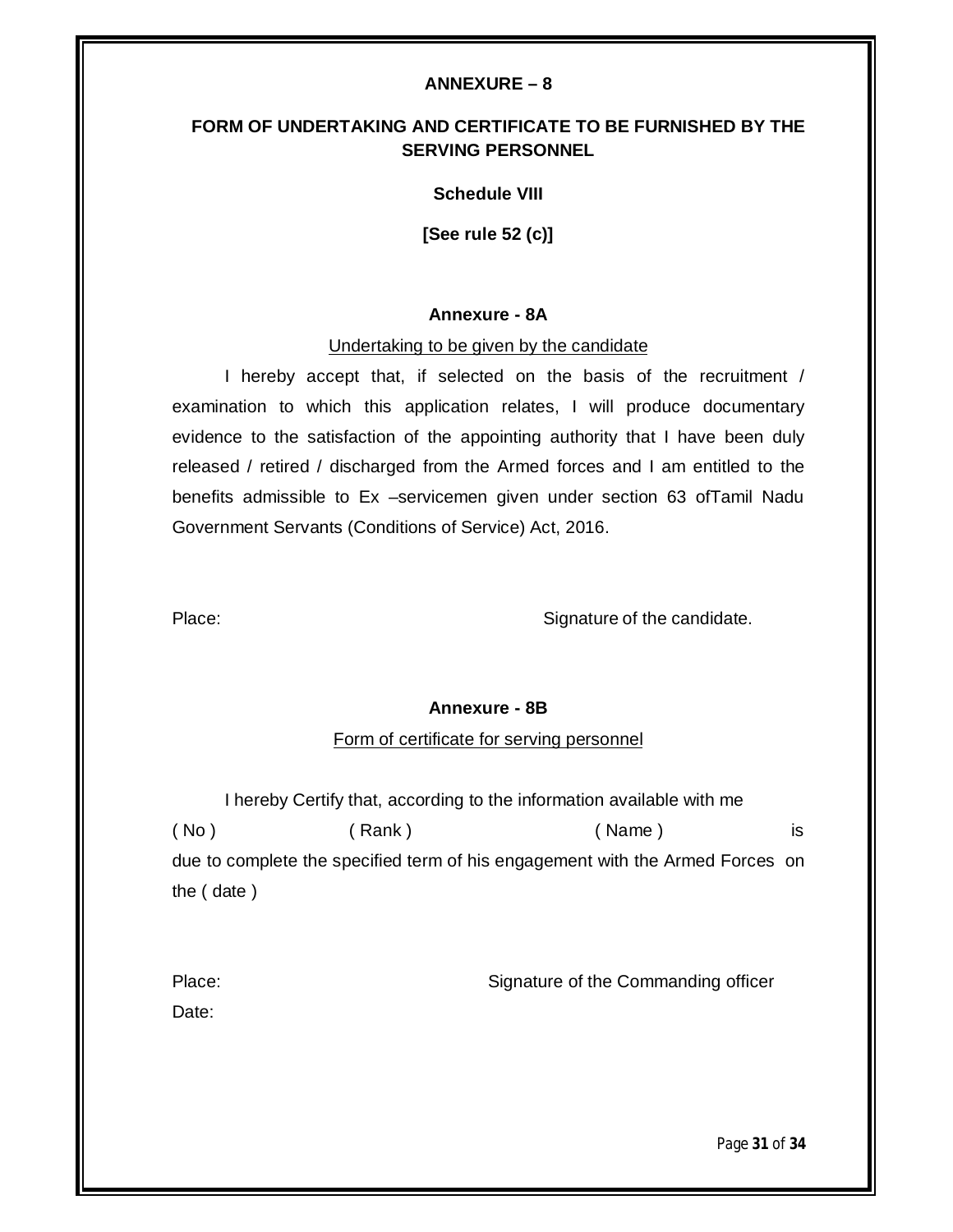#### **ANNEXURE – 9**

#### **CERTIFICATE TO BE PRODUCED BY THE CANDIDATES WHO CLAIMS CONCESSION UNDER DESTITUTE WIDOW**

#### **SCHEDULE – x**

#### **\* [See sectoion 20(8) and 26(3)]**

:

:

- (1) Name of the individual :
- (2) Full Postal Address :
- (3) Details of job held, if any :
- (4) Particulars of her Children, if any
- (5) Name and last occupation of her late husband
- (6) Date of demise of her husband :
- (7) Monetary benefits received : after her husband's death by way of family pension, Insurance etc., if any.
- (8) Details of Properties if any immovable and movable left behind by him
- (9) Present monthly income:-
	- (a) From salaries / wages :
		- (b) From family pension :
		- (c) From private properties
	- (d) Rents received
	- (e) From private practice :
	- (f) Other sources, if any :
	- (g) Total :
- (10) Whether living alone or living :with her husband's parents / inlaws / parents / brother (s)

Page **32** of **34**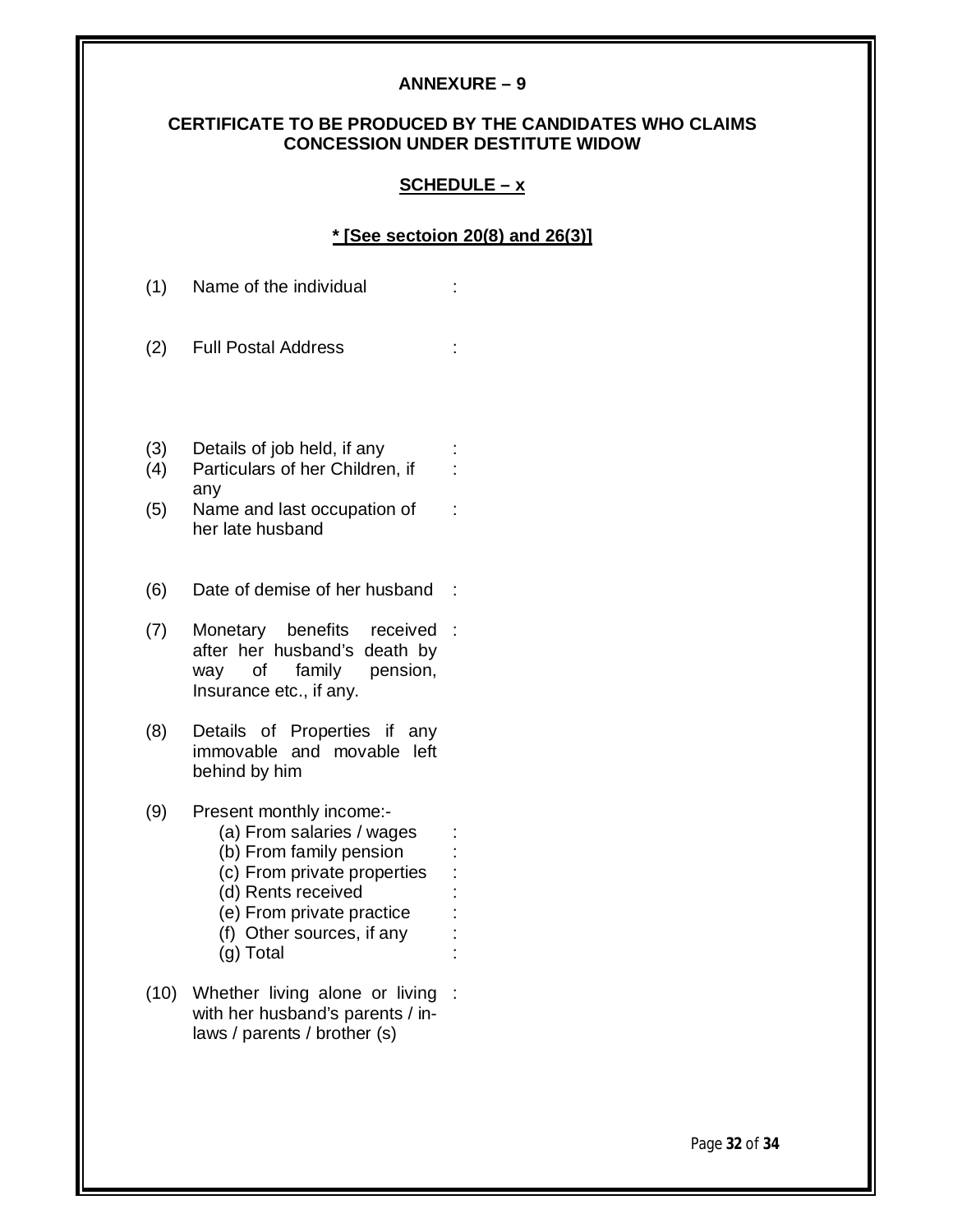(12) Whether she satisfies the : definition of the term "Destitute Widow" as defined in section 20 (8) and 26 of the Tamil Nadu Government Servants (Conditions of Service) Act, 2016.

 Certified that I have verified the particulars furnished by the individual and satisfied myself as to the correctness of her claim with reference to the definition of the term "Destitute Widow" in section 20 (8) and 26 of the Tamil Nadu Government Servants (Conditions of Service) Act, 2016.

Certificate Reference No: Signature :

Place: Name : Name : Name : Name : Name : Name : Name : Name : Name : Name : Name :  $\sim$  Name :  $\sim$  Name :  $\sim$  Name :  $\sim$  Name :  $\sim$  Name :  $\sim$  Name :  $\sim$  Name :  $\sim$  Name :  $\sim$  Name :  $\sim$  Name :  $\sim$  Name :  $\sim$  N

Date: Date: Designation :

Revenue Divisional Officer / Assistant Collector / Sub-Collector.

Explanation:- The above certificate should be issued only by the Revenue Divisional Officer or the Assistant Collector or the Sub-Collector concerned.